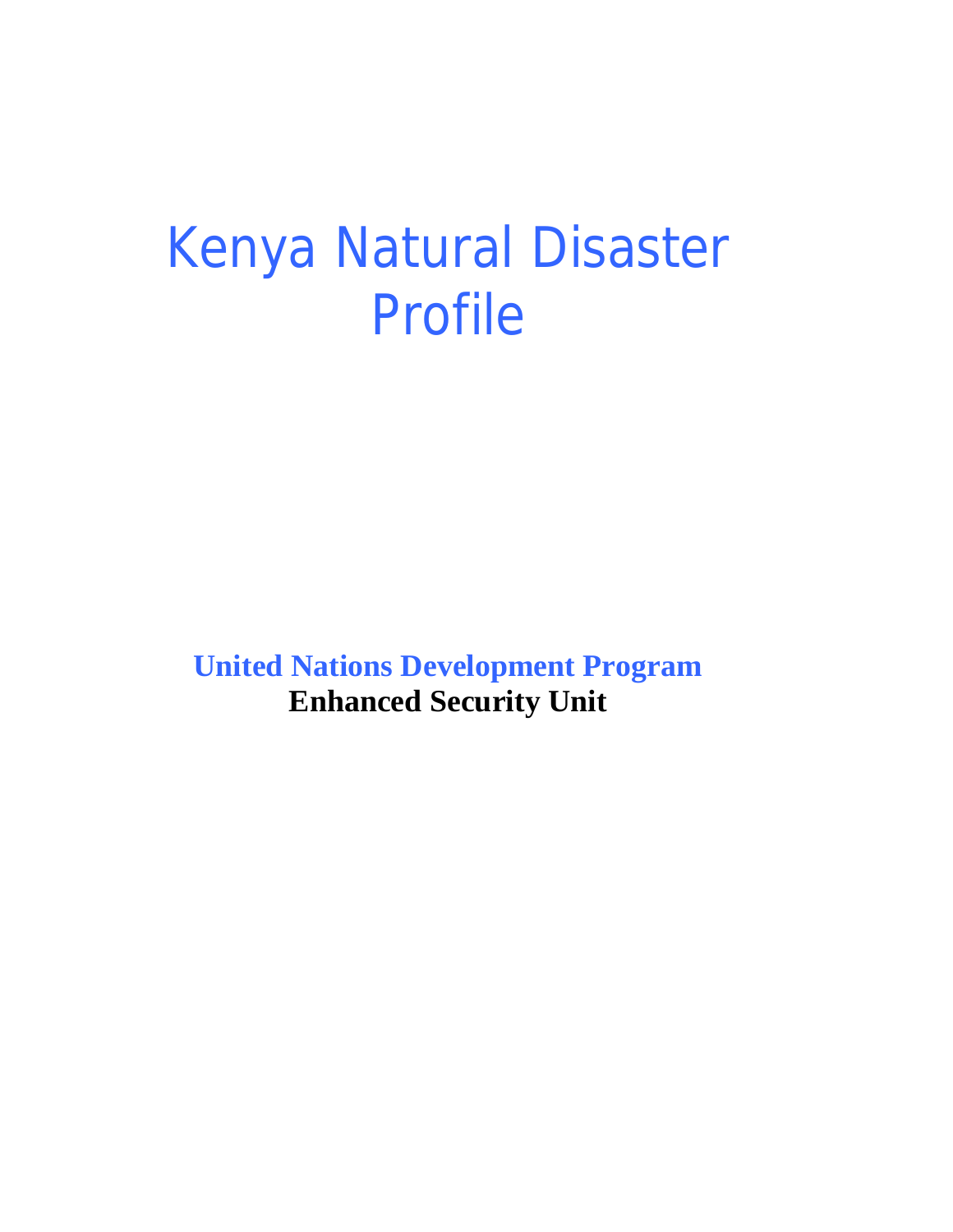# **Foreword**

Natural disasters disrupt people's lives through displacements, destruction of livelihoods and property, deaths and injuries. Consequently they take back years of development thus posing a major challenge to the achievement of the Millennium Development Goals especially the target of halving extreme poverty by 2015. The cyclic nature of natural disasters in Kenya have constantly eroded the recovery capacity of communities especially in the ASAL districts hence affecting their economic development year in year out. This requires more vigorous attention and planning to mitigate the effects as they have impacted greatly on the country's fight against poverty and efforts to reduce the number of people living below the poverty line. The economic cost of the impact of floods, droughts and landslides in the past have been estimated in millions of shillings.

The Kenya Natural Hazard Profile provides an overview of the past and current natural hazards that affect the country. The impact of such hazards is compounded by poverty and lack of adequate resources to develop the affected areas rendering the populations more vulnerable. The report highlights on the need to take up a proactive strategy in the management of natural disasters in Kenya, which would improve the coping capacity of communities, lessen the impact and therefore improve the lives of Kenyans in the areas prone to harsh weather conditions.

A clear vision for future actions is inevitably necessary to set the pace for development programmes aimed at mitigating the impact of natural hazards. UNDP is committed to working with the government of Kenya in improving the lives of communities in Kenya and our hope is that this report will generate a renewed interest in this critical development aspect and serve to bring together stakeholders to map out a new planning strategy and policy dialogue in the country.

Paul Andre de la Porte Resident Representative United Nations Development Programme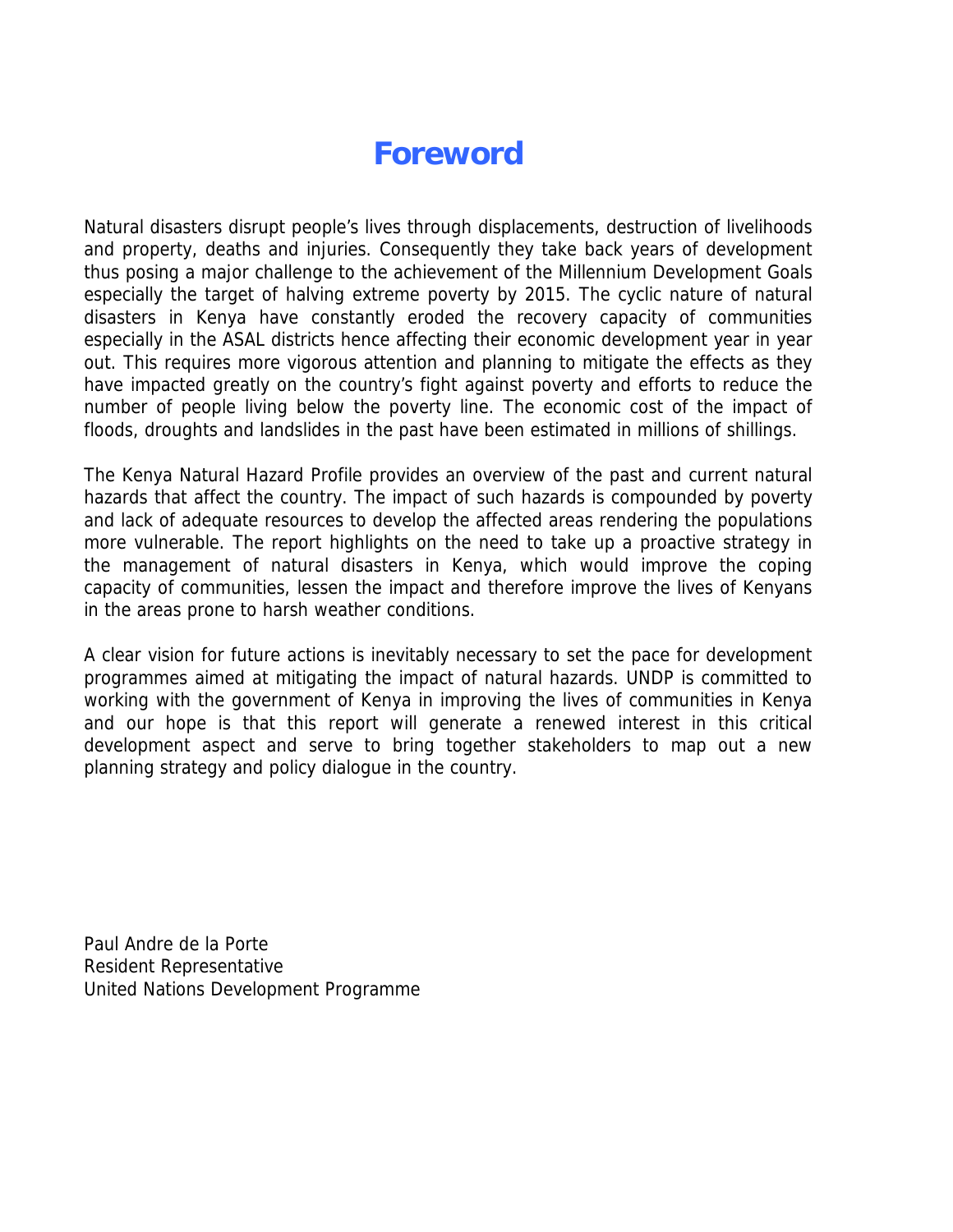# **Acknowledgements**

The successful completion of the Kenya Natural Hazard Profile is highly accorded to the UNDP Kenya Country Office Enhanced Security Unit. The team, under the leadership of the Assistant Resident Representative Elly Oduol, participated fully in provision of materials, information and expertise and several hours of their working time to contribute to the compilation of the report. The team also exhibited high commitment and participated actively in reviewing the report to ensure that it was of a high standard and valuable to the Kenyan society and other stakeholders.

Our special thanks also go to the UNDP Resident Representative and UN Resident Coordinator Paul Andre de la Porte who facilitated the writing of this report by providing all the necessary information, materials, space and financial support.

Our sincere appreciation is extended to the Arid Lands Resource Management Project (ALRMP) at the Office of the president and the World Food Programme who also assisted in provision of information concerning their program work, monthly bulletins and their findings in the country related to Natural hazards in Kenya.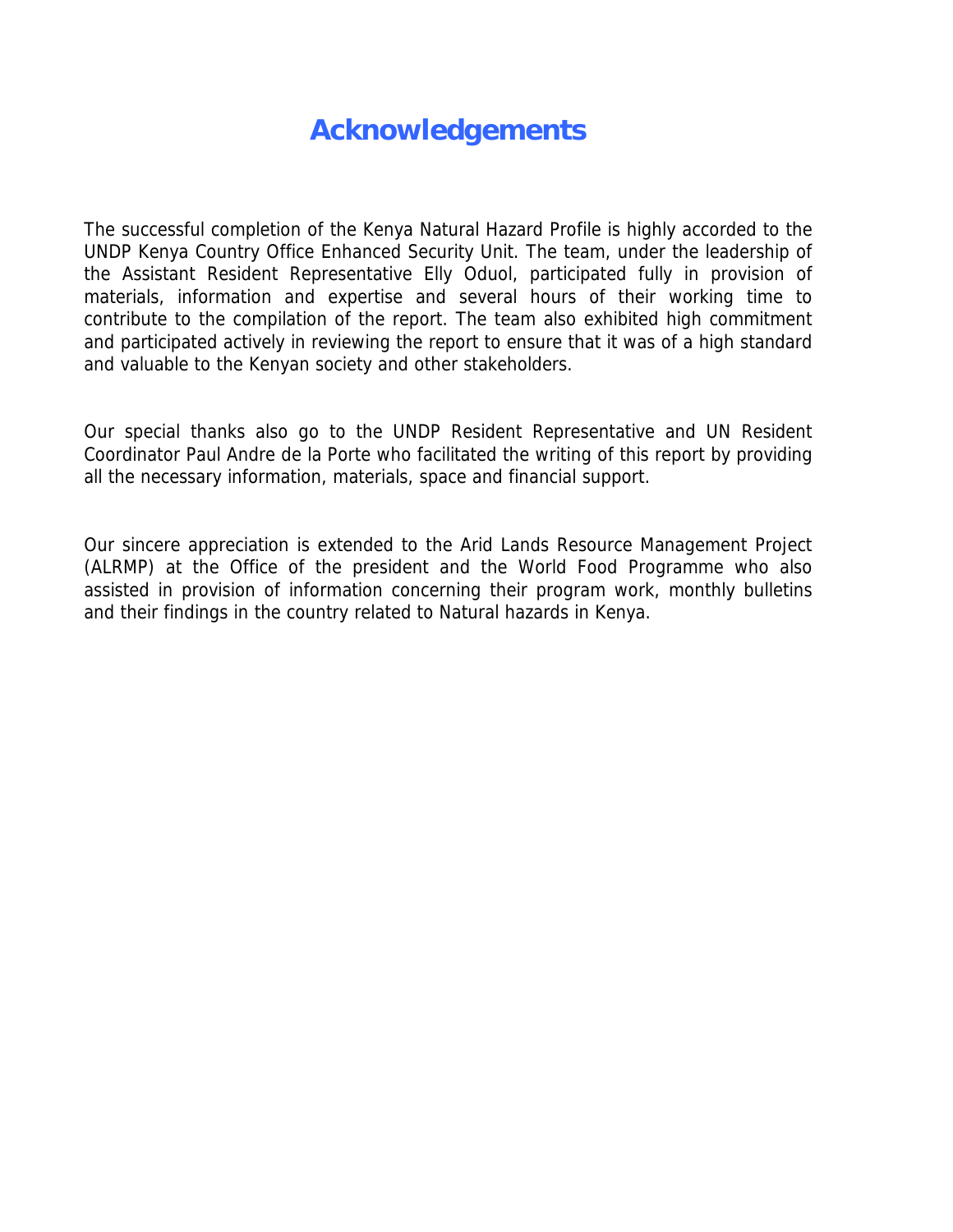# **Table of Contents**

| Drought                                                         |
|-----------------------------------------------------------------|
|                                                                 |
|                                                                 |
|                                                                 |
|                                                                 |
|                                                                 |
| Economic and social impact of drought in Kenya 16               |
|                                                                 |
|                                                                 |
| <b>Floods</b>                                                   |
|                                                                 |
|                                                                 |
|                                                                 |
|                                                                 |
|                                                                 |
|                                                                 |
| Landslides                                                      |
|                                                                 |
|                                                                 |
| Factors contributing to vulnerability to landslides in Kenya 39 |
| Economic and social impacts of landslides in Kenya 39           |
|                                                                 |
|                                                                 |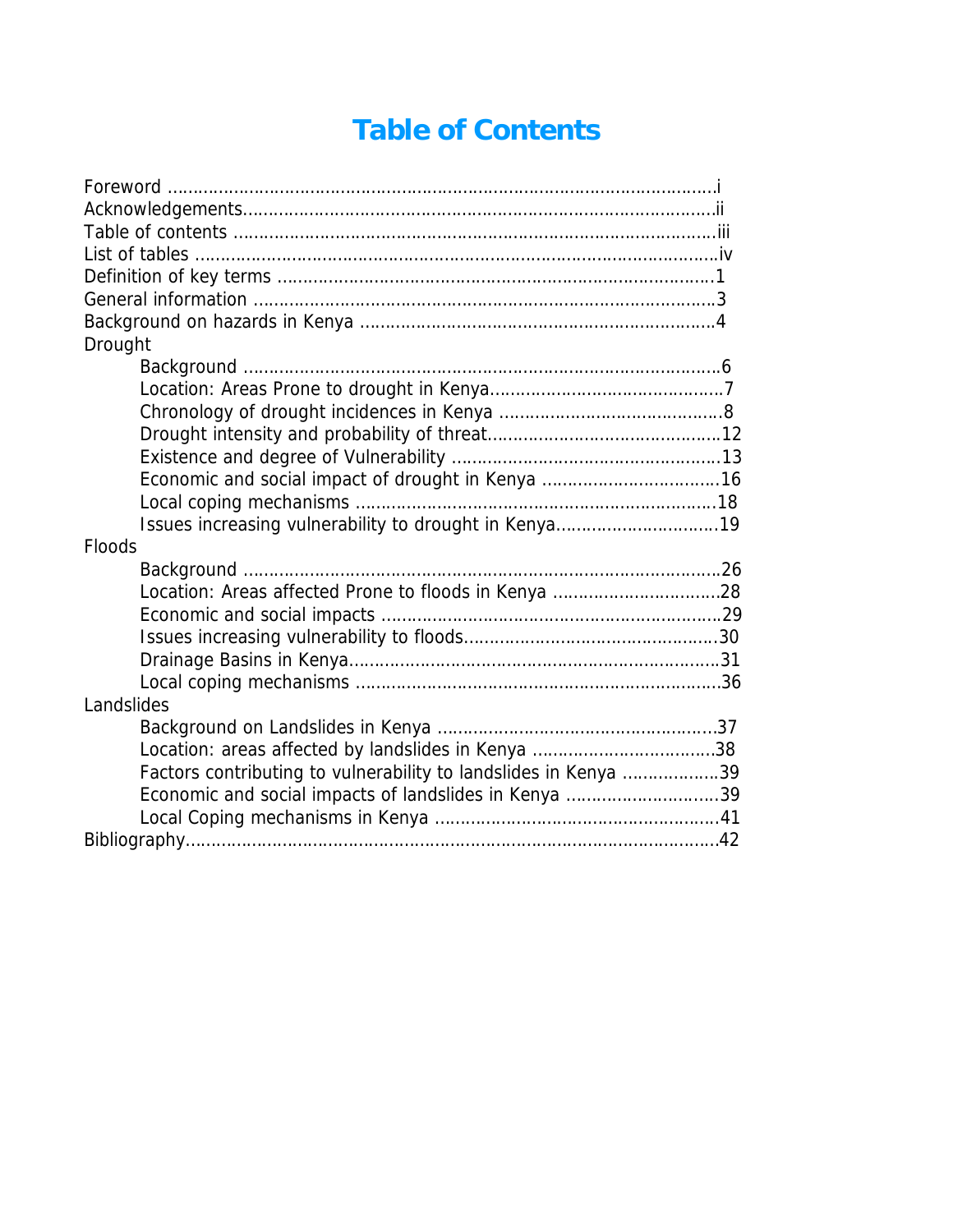# **List of Tables and Figures**

| Table 3 Chronology of drought incidences in Kenya since 18938      |  |
|--------------------------------------------------------------------|--|
|                                                                    |  |
|                                                                    |  |
|                                                                    |  |
|                                                                    |  |
|                                                                    |  |
| Table 9 Table of hydrological characteristics of drainage basins32 |  |
|                                                                    |  |

| Figure 2 Flood schematic diagram showing vulnerability34 |  |
|----------------------------------------------------------|--|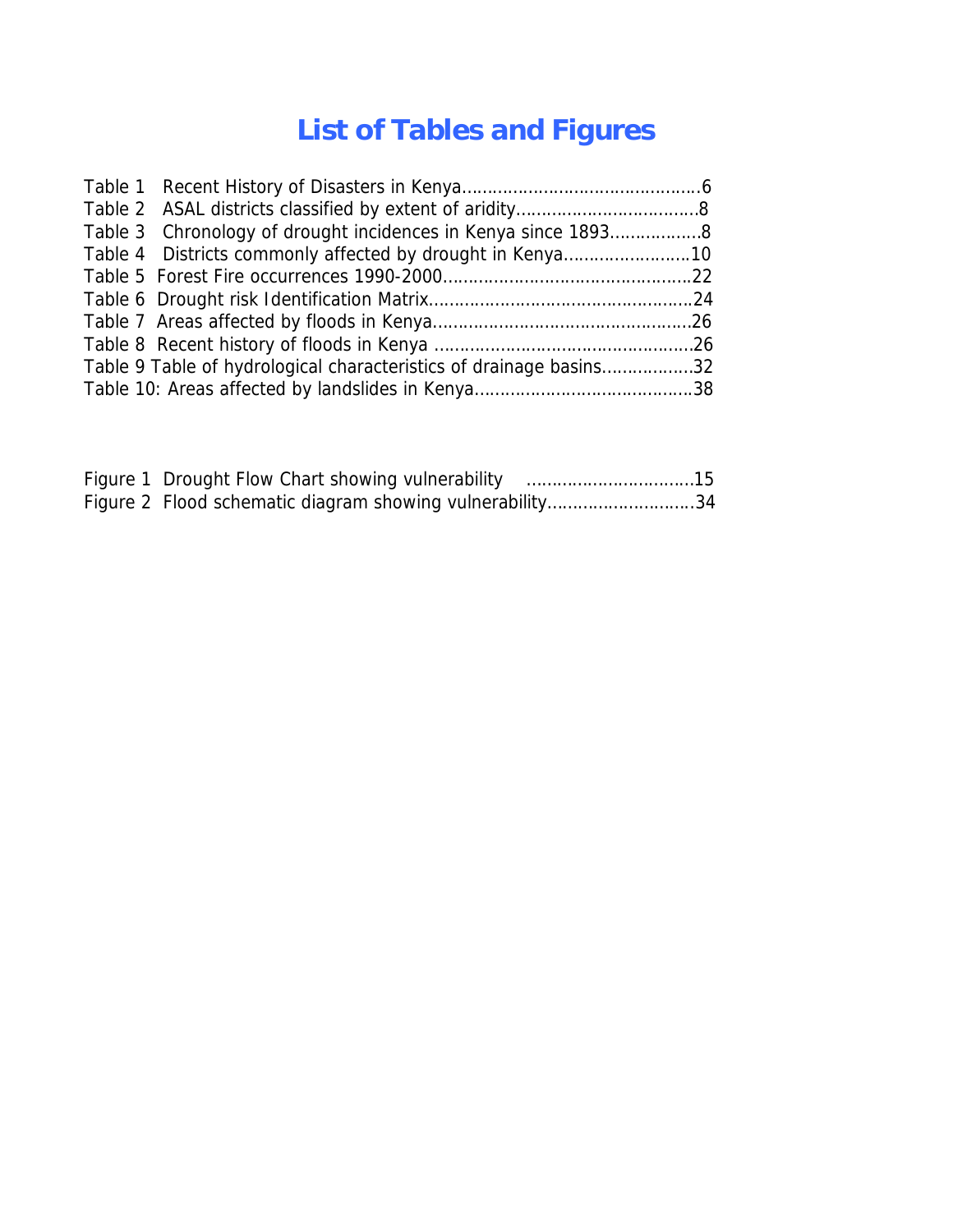# **List of Acronyms**

| ASAL           | Arid and Semi- Arid Lands                            |
|----------------|------------------------------------------------------|
| <b>NADIMA</b>  | National Disaster Management Agency                  |
| <b>PRSP</b>    | Poverty Reduction Strategy Paper.                    |
| <b>DCMN</b>    | Drought Monitoring Centre Nairobi                    |
| <b>KMD</b>     | Kenya Meteorological Department                      |
| NEMA           | National Environment Management Authority            |
| <b>ISDR</b>    | <b>International Strategy for Disaster Reduction</b> |
| FAO            | Food and Agriculture Organization                    |
| <b>ALRMP</b>   | Arid Lands Resource Management Project               |
| <b>FEWSNET</b> | <b>Famine Early Warning System Network</b>           |
| <b>DRSR</b>    | Department of Resource Survey and Remote Sensing     |
| <b>UNFPA</b>   | United Nations Population Fund                       |
| <b>KFSM</b>    | Kenya Food Security Meeting                          |
| <b>KFSSG</b>   | Kenya Food Security Steering Group                   |
| <b>PRSP</b>    | <b>Poverty Reduction Strategy Paper</b>              |
| ERS            | <b>Economic Recovery Strategy</b>                    |
| <b>UNDP</b>    | United Nations Development Programme                 |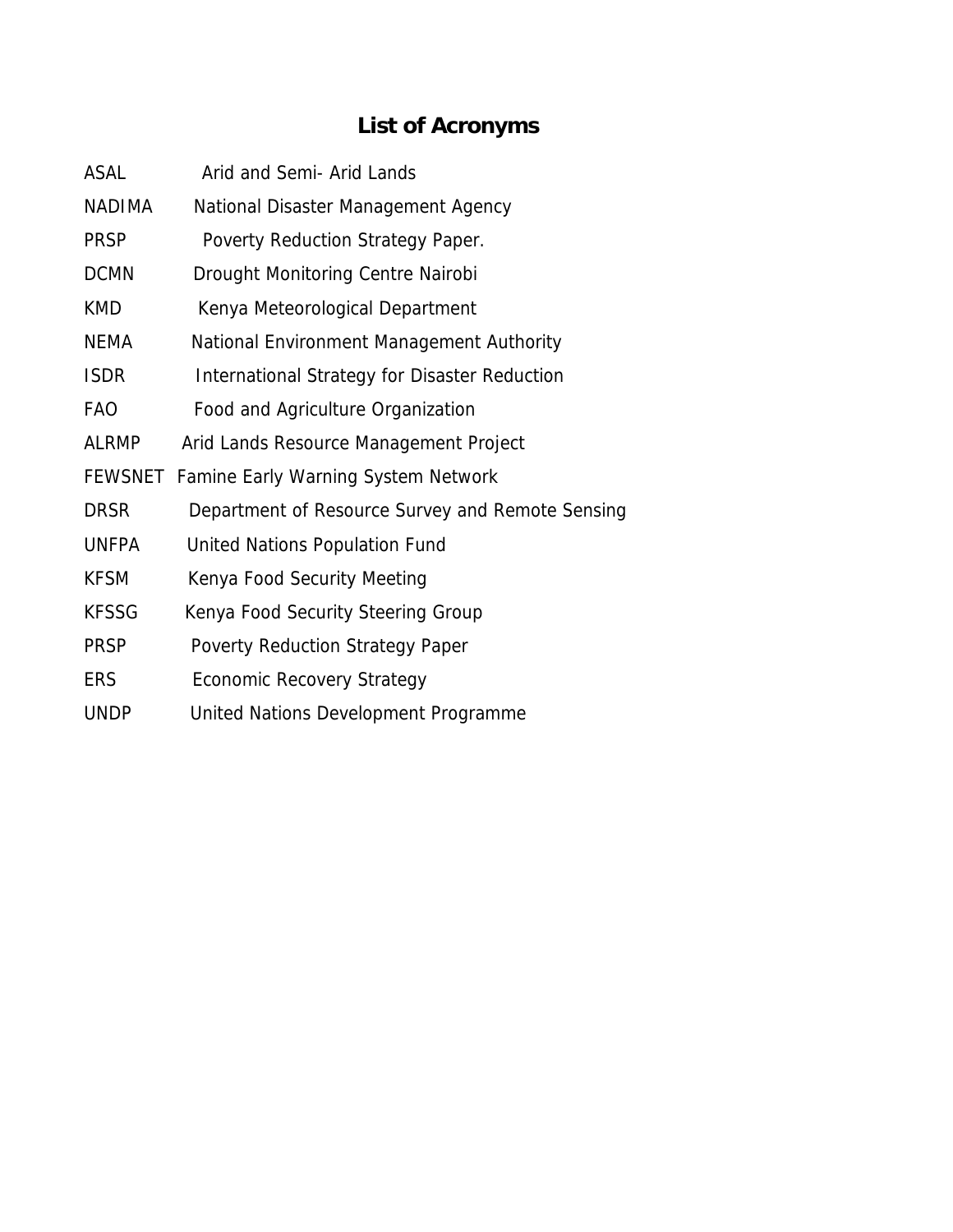# **Kenya Natural Hazard Profile**

# **Definition of key terms**

#### **Hazard**

A potentially damaging physical event, human activity or phenomenon with a potential to cause loss of life or injury, property damage, social and economic disruption of life, environmental degradation among other effects<sup>[1](#page-6-0)</sup>.

#### **Vulnerability**

Vulnerability refers to a set of conditions resulting from physical, social, economic and environmental factors, which increase the susceptibility of a community to the impact of disasters. Vulnerability also refers to the characteristics of a person or group in terms of their capacity to anticipate, cope with, resist and recover from the impact of a natural hazard $2$ .

#### **Disaster**

A disaster can be defined as a serious disruption of the functioning of the society causing widespread human, material or environmental damage and losses which exceed the ability of the affected community to cope using their own resources<sup>[3](#page-6-2)</sup>.

#### **Risk**

Risk is the probability of harmful consequences or loss resulting from the interaction between natural hazards and vulnerable conditions of property and people<sup>[4](#page-6-3)</sup>.

#### **Mitigation**

Short and long-term actions, programmes or policies implemented in advance of a natural hazard or in its early stages, to reduce the degree of risk to the people, property, and productivity capacity<sup>[5](#page-6-4)</sup>.

 $\overline{a}$ 

<span id="page-6-0"></span><sup>1</sup> ISDR (2002); Living with Risk, *A global Review of Disaster Reduction Initiatives*, Preliminary version, pp 24-25. Geneva, Switzerland.

<span id="page-6-1"></span> $<sup>2</sup>$  Ibid</sup>

<span id="page-6-2"></span> $3$  ibid

<span id="page-6-3"></span><sup>4</sup> ibid

<span id="page-6-4"></span><sup>5</sup> ibid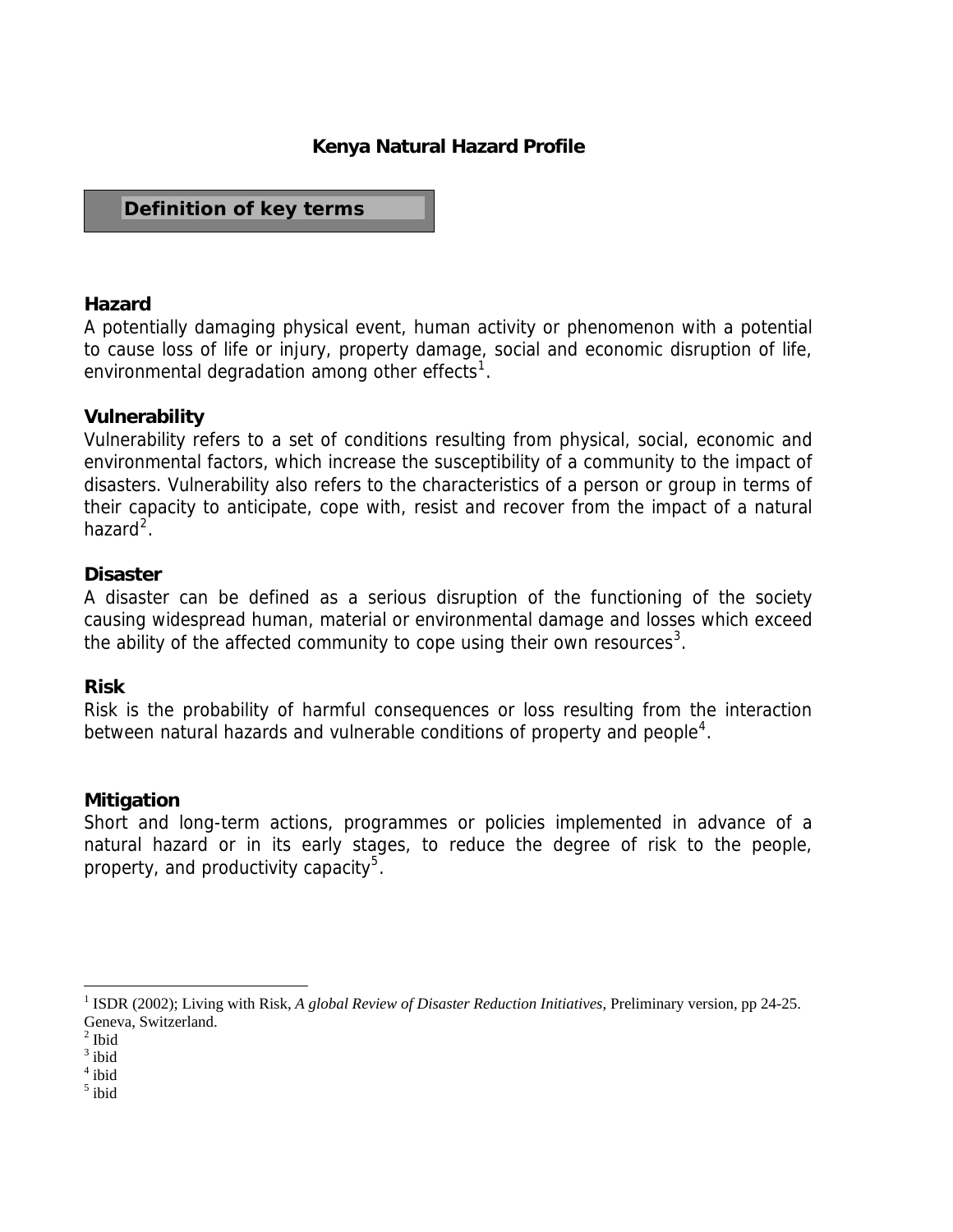#### **Preparedness[6](#page-7-0)**

Pre-disaster activities designed to increase the level of readiness or improve operational capabilities for responding to an emergency.

#### **Response**

Actions taken immediately before, during or directly after a disaster to reduce impacts and improve recovery.

#### **Impacts**

Specific effects of hazards or disasters also referred to as consequences or outcomes.

# **Drought [7](#page-7-1)**

Can be described as the naturally occurring phenomenon that exists when precipitation has been significantly below normal recorded levels causing a serious hydrological imbalance that adversely affects land resource production systems.<sup>[8](#page-7-2)</sup>

# **Meteorological drought[9](#page-7-3)**

Refers to a reduction in rainfall over a specific period of time, for example a day, month, season or year. There is no agreement on what the lack of rain or the time without rain should be before it is considered a drought. Usually the area affected determines these especially in non-arid regions. Meteorological drought leads to depletion of soil moisture and this almost always has an impact on crop production.

# **Hydrological drought[10](#page-7-4)**

Occurs when there are critically low groundwater tables and reduced river and stream flow. Low wintertime snow accumulation in higher elevations can result in this type of drought in nearby lowlands. Hydrological droughts are distinguished by a reduction in water resources in reservoirs, lakes, rivers, underground aquifers and streams.

# **Agricultural drought[11](#page-7-5)**

An agricultural drought is the impact of meteorological droughts and hydrological droughts on crop yields. This kind of drought is associated with extreme heat. It occurs when extended dry periods and general lack of rainfall result in a lack of moisture in the root zone of the soil. This severely damages the plants that live in the area.

 $6$  ibid

 $<sup>7</sup>$  Earth Observatory, Drought The Creeping Disaster November 2000, New York, USA</sup> http://earthobservatory.nasa.gov/Library/DroughtFacts/

<sup>&</sup>lt;sup>8</sup> UNEP (2000) Devastating Drought , *Environmental Impacts and Responses* Nairobi, Kenya. P17<br><sup>9</sup> Eerth Observatory, Drought The Creening Disaster November 2000 Novy York, USA

<sup>&</sup>lt;sup>9</sup> Earth Observatory, Drought The Creeping Disaster November 2000, New York, USA

http://earthobservatory.nasa.gov/Library/DroughtFacts

 $10$  ibid

<span id="page-7-5"></span><span id="page-7-4"></span><span id="page-7-3"></span><span id="page-7-2"></span><span id="page-7-1"></span><span id="page-7-0"></span> $^{\rm 11}$ Ibid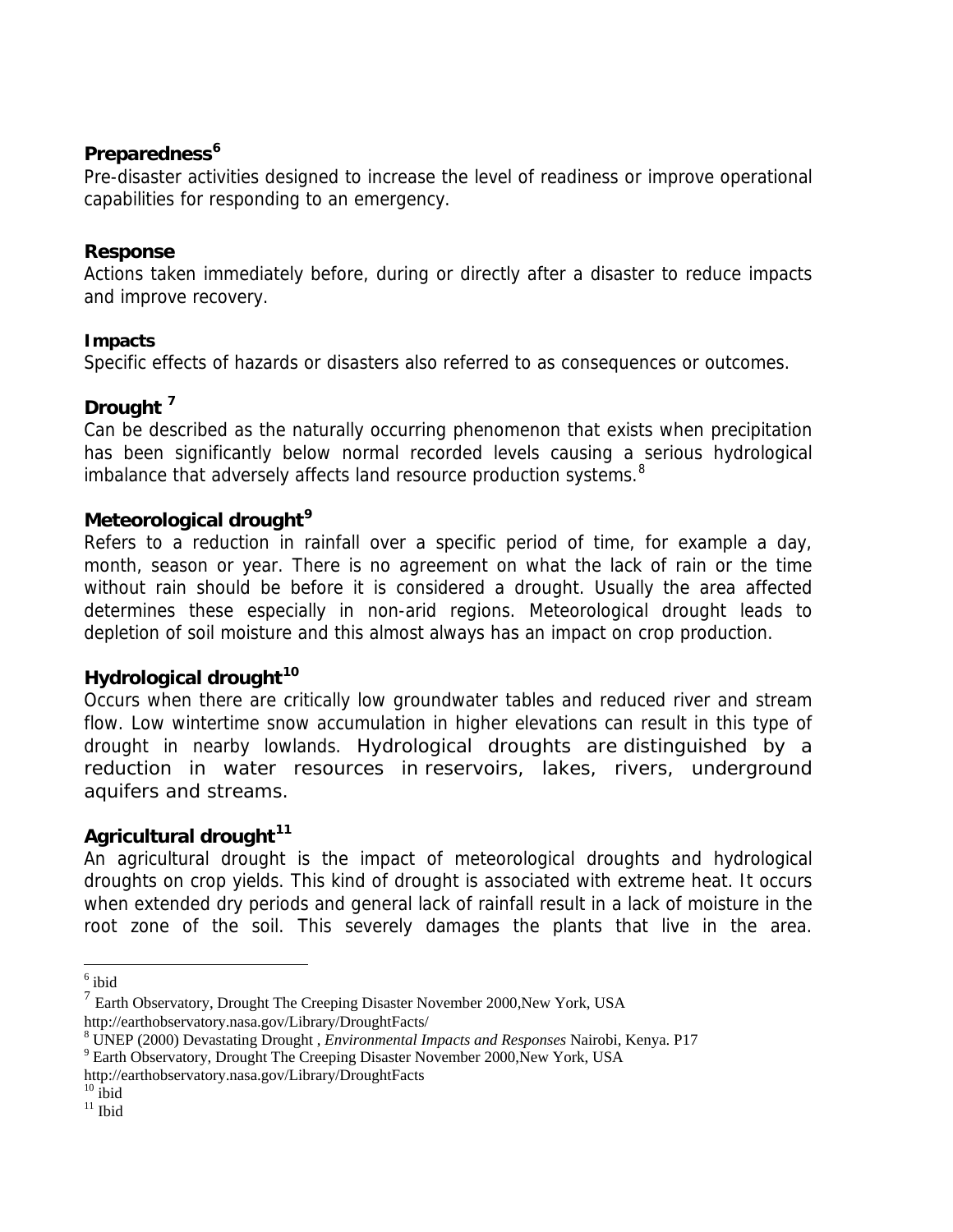Agricultural droughts are related to the availability of water for crops although some crops can withstand the reduced soil moisture conditions for long periods for example sesame, cassavas and potatoes while others dry up immediately there is a reduction in soil moisture.

#### **General Information**

Kenya's landscape covers a total of 583 000 sq.  $km<sup>12</sup>$  $km<sup>12</sup>$  $km<sup>12</sup>$  and is grouped into geographical zones including; the Savannah Lands covering most of the arid and semi- arid areas, the Coastal Margin, the Rift Valley, the Highlands and the Lake Victoria Basin. With a growth rate of 3.1% the population stands at approximately 29 million people. The country's GNP/Capita is close to US\$330. By the year 2010 and with a slow decline, the population is expected to reach a high of 39.3 million, 37.4 million with the medium decline and 35.5 million with a fast decline. The population is predominantly rural and relies on agricultural or other related activities for daily income although only 17% of the country's territory is arable.

The next 15 or 20 years are likely to see a rapid reduction in the rate of growth of Kenya's population. Having been close to 4% per annum in the 1970's (when it was widely claimed to be the highest in the world), by the year 2010 it will be less than 2% and possibly under 1% if fertility falls as rapidly as envisaged in the "fast fertility decline" projections.

Agriculture supports up to  $75\%$ <sup>[13](#page-8-1)</sup> of the Kenyan population including those who reside and work in urban centres, accounts for approximately one third of the Gross Domestic Product (GDP), employs more than two thirds of the labour force and about 70% of the export earnings. It generates almost all the country's food requirements and provides a significant proportion of raw materials for the agro-based industries. Overall, the smallholder sub-sector contributes about 75% of the country's total value of agricultural output, 55% of the marketed agricultural output and just over 85% of total employment within agricultural sector. For this reason, it has a major role in the economy and consequently on the design of poverty eradication programmes.

Declining economic growth in general, coupled with a high population growth have lowered living standards and left sizeable numbers of the population poor and vulnerable to both natural and man made disasters. The country's geographical set up has also contributed much to regular if not permanent hazards in some areas. When these disasters interact with vulnerable communities they cause suffering of varying

 $\overline{a}$ 

<span id="page-8-0"></span><sup>12</sup> UNDP, WMO, GOK, IGAD, and DMCN, (May 2002), *Factoring Weather and Climate Information and Products into Disaster Management Policy*, A Contribution to Strategies for Disaster reduction in Kenya. Nairobi Kenya.

<span id="page-8-1"></span> $13 \text{ http://kenyaweb.com/agriculture/ Overview of Agriculture in Kenya, 2003.}$  $13 \text{ http://kenyaweb.com/agriculture/ Overview of Agriculture in Kenya, 2003.}$  $13 \text{ http://kenyaweb.com/agriculture/ Overview of Agriculture in Kenya, 2003.}$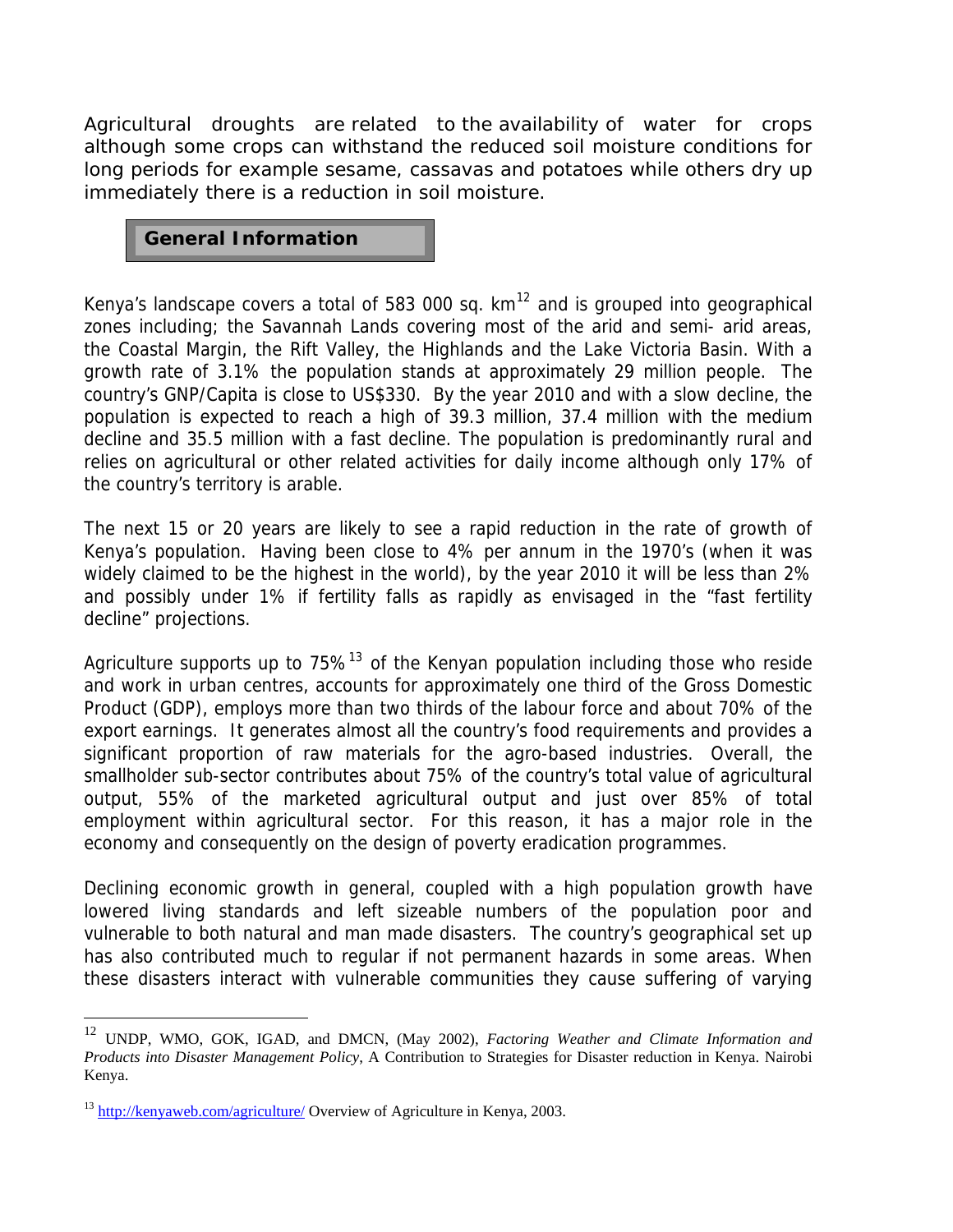<span id="page-9-0"></span>magnitudes. This has affected the economic development effectively lowering the human development of these areas.

# **Background on Hazards in Kenya**

 $\overline{a}$ 

Natural hazards include drought, floods earthquakes, volcanic eruptions, landslides cyclones, storms etc. These occur all over the world and are, on their own not harmful. However when these natural hazards interact with people, they are likely to cause damage of varying magnitude resulting in a disaster. Disasters thus occur when the natural hazards interact with vulnerable people, property, and livelihoods causing varying damage depending on the level of vulnerability of the individual, group, property or livelihoods.

Disasters disrupt people's lives through displacements, deaths and injuries. They destruct livelihoods and drain years of economic gains and development. Natural disasters for instance cause loss of lives and property, displacement of people from homes, destruction of infrastructure like roads, rails and telecommunication lines, contamination of water sources causing diseases or depletion of the same altogether.

The magnitude of a disaster depends on the characteristics, the probability and intensity of the hazard and the susceptibility of exposed elements based on the prevailing physical, social and environmental conditions.

Kenya experiences a number of natural hazards, the most common being weather related, including floods, droughts, landslides, lightening/thunderstorms, wild fires, and strong winds. Other hazards experienced in Kenya include HIV/AIDS, and conflict. In the recent past these hazards have increased in number, frequency and complexity. The level of destruction has also become more severe with more deaths of people and animals, loss of livelihoods, destruction of infrastructure among other effects resulting in losses of varying magnitudes.

The Arid and semi-arid lands of Kenya make up more than 80% of Kenya's landmass, support nearly half of the livestock population of the country and over 30% of the total human population.<sup>[14](#page-9-0)</sup> The Arid and Semi-arid Lands (ASALs) are prone to harsh weather conditions rendering the communities within this region vulnerable to natural hazards, mainly droughts. The ASALS, due to their fragile ecosystems, unfavourable climate, poor infrastructure and historical marginalisation these areas represent a major development challenge for the affected populations, the Government of Kenya and its development.

<sup>&</sup>lt;sup>14</sup> Republic of Kenya (March 2004); National Policy for the sustainable Development of the Arid and Semi Arid Lands of Kenya, p 8-11. Nairobi, Kenya.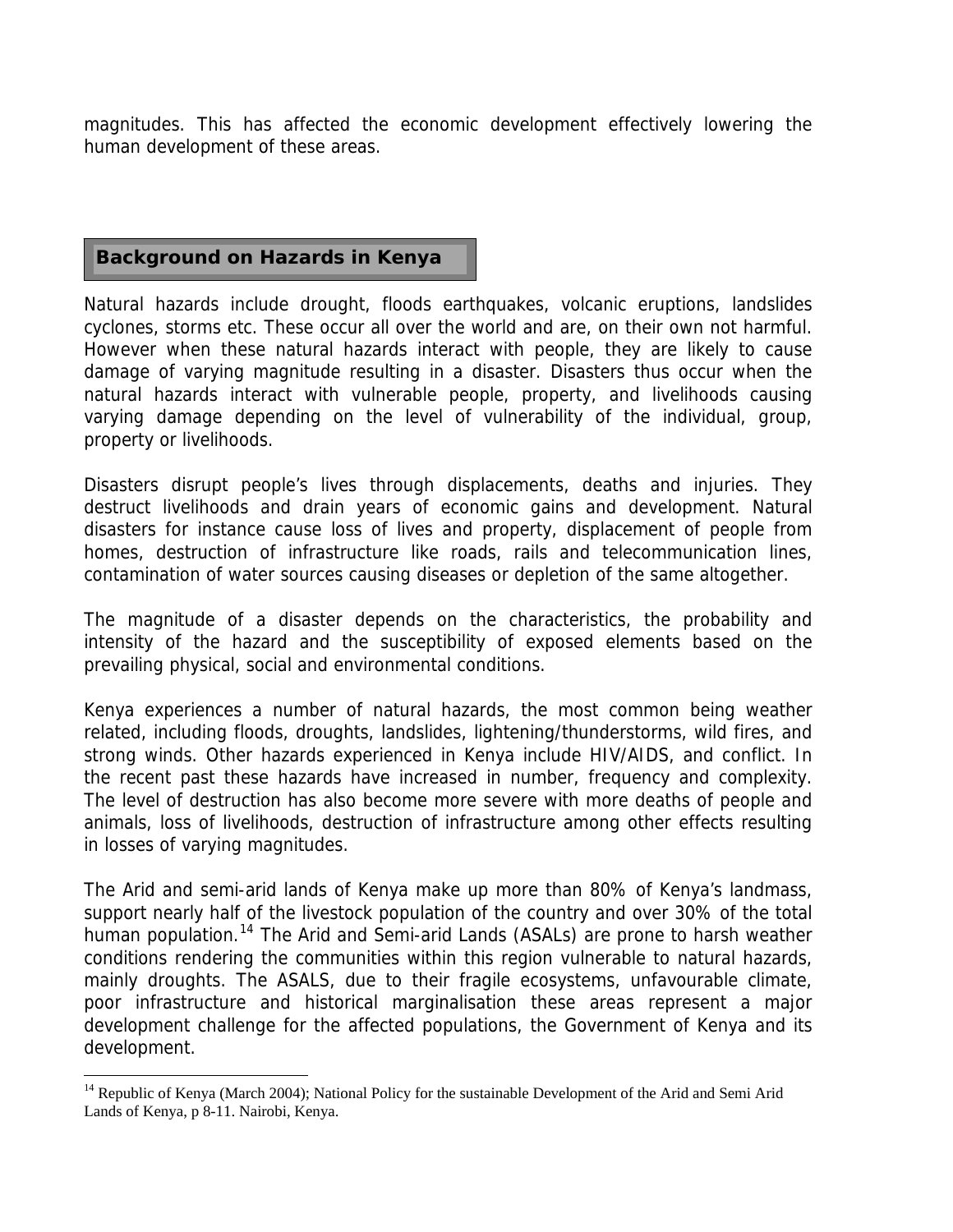Drought is the most prevalent natural hazard in Kenya affecting mainly Eastern, North Eastern, parts of Rift Valley and coast Provinces. Floods seasonally affect various parts of the country especially along the flood plains in the Lake Victoria basin and in Tana river while landslides are experienced during the long rains season running from March to May especially in Murang'a district and areas surrounding the Mount Kenya region.

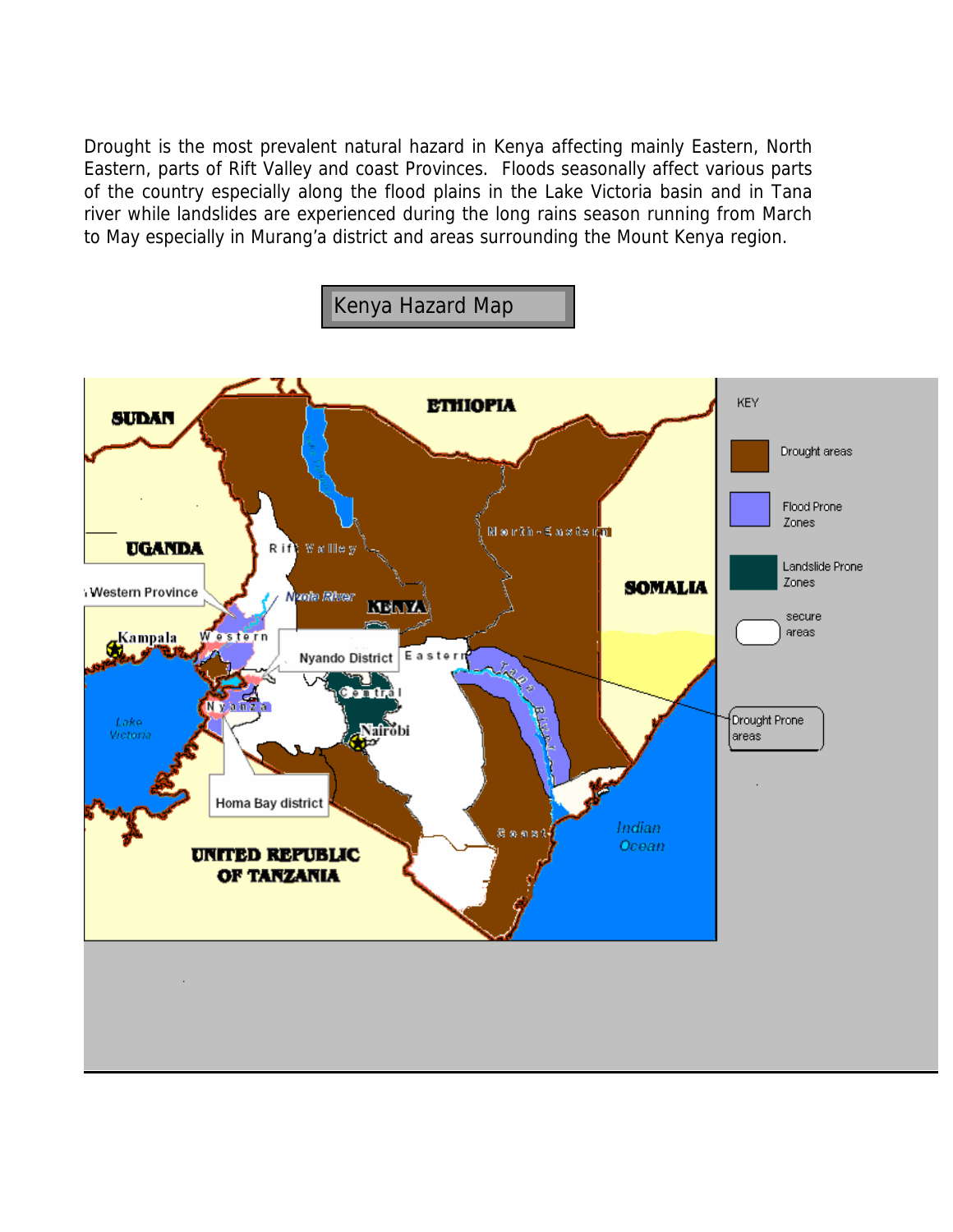#### **Drought prone provinces**

Eastern, North Eastern, coast, parts of Rift Valley **Flood prone areas**

Budalangi, Nyando, Rachuonyo, Tanariver

#### **Landslide prone zones**

Muranga district, parts of Kiambu, Thika, Maragua, Nyeri, Kirinyaga, Nyandarua and areas around mount Kenya region.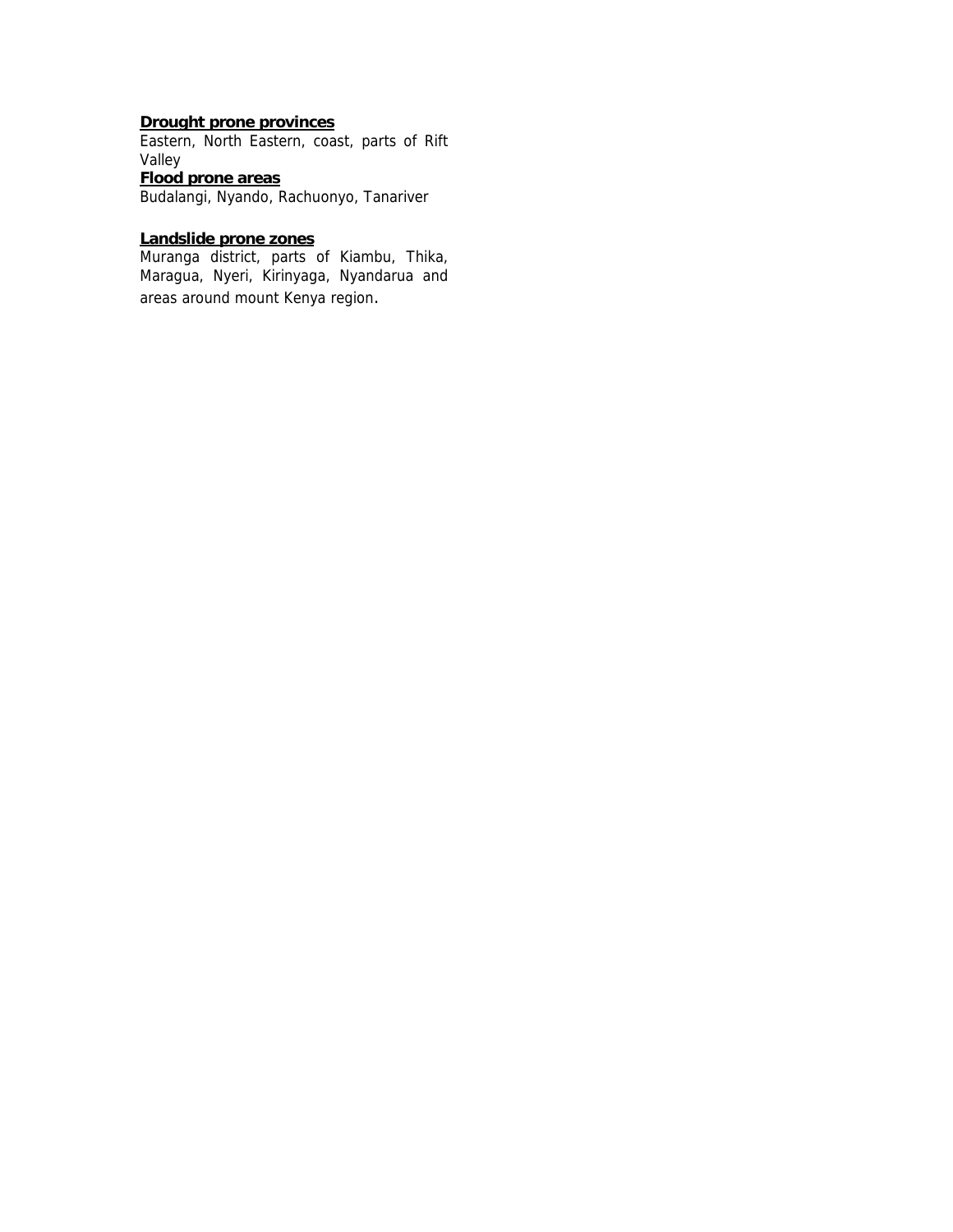| Year      | Type of Natural | of <sub>l</sub><br>Area | People<br>No. Of |
|-----------|-----------------|-------------------------|------------------|
|           | disaster        | Coverage                | affected         |
| 2004      | Drought         | Widespread              | 2-3 Million      |
| 2004      | Landslides      | Nyeri,<br>Othaya,       | 5 deaths         |
|           |                 | Kihuri                  |                  |
| 2002      | Landslides      | Meru Central,           | 2,000            |
|           |                 | Muranga, Nandi          |                  |
| 2002      | <b>Floods</b>   | Nyanza, Busia,          | 150,000          |
|           |                 | Tana river basin        |                  |
| 1999/2000 | <b>Drought</b>  | Widespread              | 4.4 million      |
| 1997/1998 | El Nino Flood   | Widespread              | 1.5 million      |
| 1995/96   | <b>Drought</b>  | Widespread              | 1.41 million     |
| 1991/92   | Drought         | Arid and semi-Arid      | 1.5 million      |
|           |                 | districts of NE, Rift   |                  |
|           |                 | Valley,<br>Eastern      |                  |
|           |                 | and Coast               |                  |
| 1985      | <b>Floods</b>   | Nyanza<br>and           | 10,000           |
|           |                 | Western                 |                  |
| 1983/84   | Drought         | Widespread              | 200,000          |
| 1982      | <b>Floods</b>   | Nyanza                  | 4,000            |
| 1980      | Drought         | Widespread              | 40,000           |
| 1977      | Drought         | Widespread              | 20,000           |
| 1975      | <b>Drought</b>  | Widespread              | 16,000           |

# **Table 1: Recent History of Natural Disasters in Kenya**

*Source : Republic of Kenya (2004), National Policy on Disaster Management (Revised Draft) p4, Nairobi, Kenya.* 

#### **Drought**

#### **Historical Background of drought in Kenya, its nature, pattern, severity, intensity and probability of threat**

Almost 70 % of Kenya's land mass is affected by drought. This covers most parts of Rift Valley, North Eastern, Eastern provinces and coast province therefore classified as arid and semi-arid land. The country covers a total area of 582, 644 sq kilometers of which less than 3% of the total is forest. 75% of Kenya's population earns its living from agriculture which in turn depends on rainfall. Due to the vast areas prone to drought, Kenya's vulnerability to food insecurity is highest among the pastoralists and small-scale agriculturalists in the arid and semi-arid lands (ASALs) of the country. Extreme weather and climate events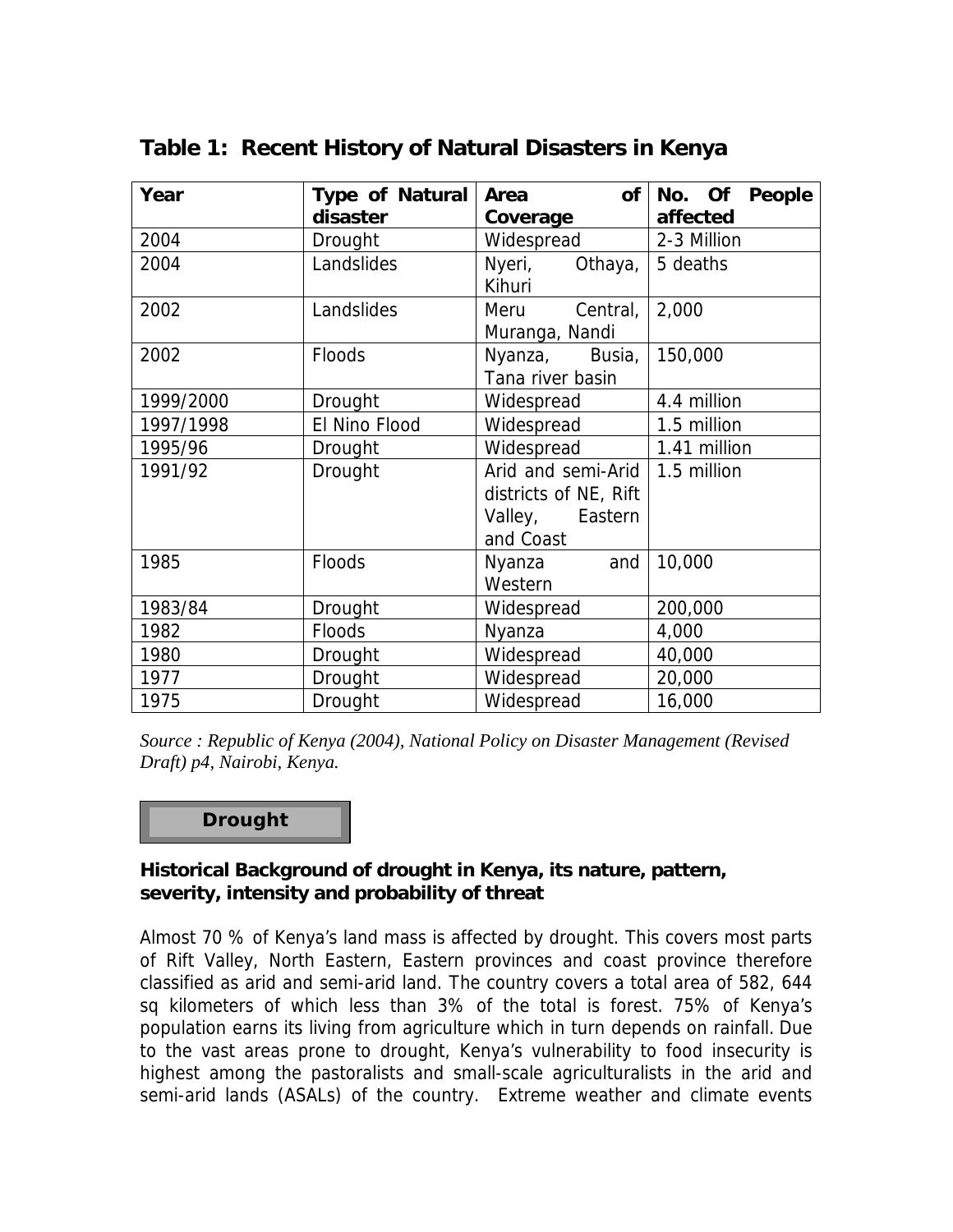<span id="page-13-0"></span>influence the entire economy, which depends mostly on agricultural products like cash crops, food crops and animals.

Arid and semi arid lands carry 30 % of the country's total human population yet they are characterized by uncertainty of rainfall, high evapo-transpiration rates, low organic matter levels and poor infrastructure.

Kenya experiences drought on a cyclic basis. The major ones coming every ten years and the minor ones happen almost every three to four years. The 2004 drought is a replica of the previous cycle of severe droughts that affect the country every decade as experienced in 1974, 1984 and 1994.

Kenya has in the past recorded deficits of food due to drought resulting from a shortfall in rainfall in 1928,1933-34,1937, 1939,1942-44, 1947, 1951, 1952-55, 1957-58, 1984-85, and 1999-2000. The 1983-84 drought and the 1999-2000 ones are recorded as the most severe resulting in loss of human life and livestock, heavy government expenditure to facilitate response and general high economic losses of unprecedented levels. After the El Nino induced rains of 1997 and 1998 Kenya experienced prolonged drought in many areas leading to famine and starvation<sup>[15](#page-13-0)</sup>.

There are two rainy seasons in Kenya, the long rains in April to May and the short ones in October to November. The extreme climate and weather conditions are associated with anomalies in the general circulations of the seasonal northward and southward movement of the Inter-tropical Convergence Zone  $(ITCZ)$ .

# **Location: Areas Prone to drought in Kenya**

 $\overline{a}$ 

Drought affects mostly Eastern, Coast, North Eastern and parts of Rift Valley, Provinces of Kenya. The specific districts include Baringo, Laikipia, Turkana, Samburu, Narok and Kajiado in Rift Valley, Marsabit and Isiolo in Eastern province, Mandera, Garissa and Wajir in North Eastern and Tana River, Kilifi, Kwale and Taita-taveta in Coast Province. Most of these districts experience dry weather conditions causing pressure on the existing pastures and water resources on which the communities depend for survival.

The ASAL districts in Kenya are categorized as follows. 11 districts are classified as arid, 19 as semi arid and 6 as those with high annual rainfall but with "pockets" arid and semi-arid conditions. This gives a total of 36 districts as shown in the table below.

<sup>15</sup> UNDP, WMO, GOK, IGAD, and DMCN, (May 2002), *Factoring Weather and Climate Information and Products into Disaster Management Policy*, A Contribution to Strategies for Disaster reduction in Kenya, P3. Nairobi Kenya.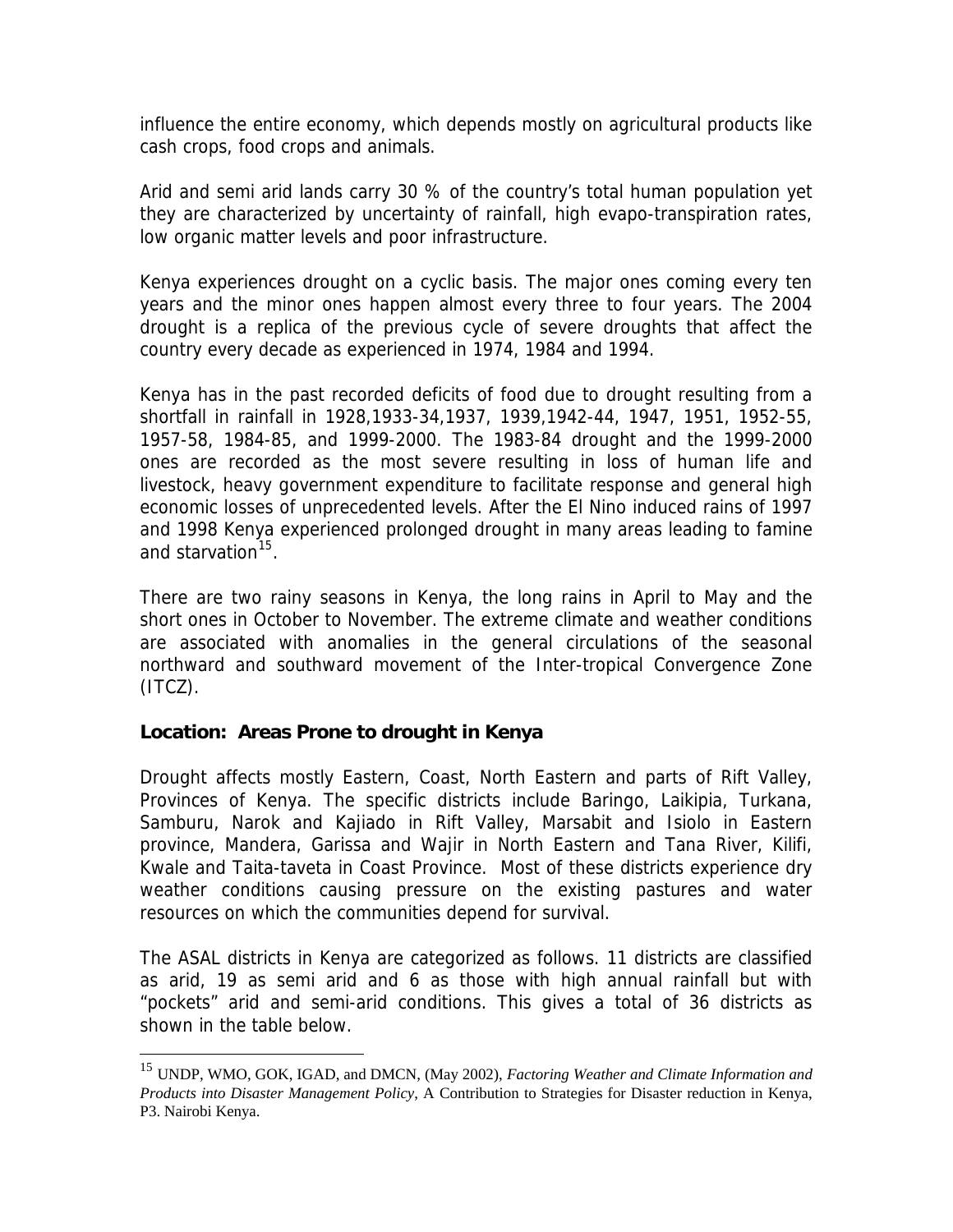| <b>Category</b> | <b>District</b>                           | <u>%</u>          |
|-----------------|-------------------------------------------|-------------------|
|                 |                                           | <b>Total ASAL</b> |
| A. 100% ASAL    | Turkana, Moyale, Marsabit, Isiolo, Wajir, | 62%               |
|                 | Mandera, Garissa, Ijara,                  |                   |
| B. 85-100% ASAL | Kitui, Makueni, Tanariver, Taita Taveta,  | 25%               |
|                 | Samburu.                                  |                   |
| C. 50-85% ASAL  | Machakos, Mbeere, Tharaka, Laikipia, West | 8%                |
|                 | Pokot, Kwale, Kilifi, Baringo, Meru North |                   |
| D.30-50% ASAL   | Lamu, Narok, Malindi, Keiyo, Marakwet,    | 3%                |
| E. 10-25% ASAL  | Nyeri(Kyeni), Rachuonyo, Suba, Kuria,     | 2%                |
|                 | Thika, Koibatek.                          |                   |

# **Table 2: ASAL districts classified by extent of aridity**

Republic of Kenya, National Policy for the Sustainable development of ASALs of Kenya.4<sup>th</sup> Draft, p 19, Nairobi Kenya

The above table is classified on the basis of moisture availability. The arid districts are hot and dry with an evapotranspiration rate higher than twice the annual rainfall. Rainfall here is low and highly variable in space and time. These districts comprise largely of pastoralists and agro pastoralists. Large areas of the land are suitable only for livestock grazing systems

#### **Districts commonly affected by drought in Kenya**

Drought affects four main provinces in Kenya mainly Northeastern, Rift Valley, Coast and Eastern. In rift valley most parts of Baringo, Laikipia, Turkana, Samburu, Narok, Kajiado; in Eastern province two districts are severely affected including Marsabit and Isiolo as the table below illustrates. The other provinces are Northeastern and Coast.

| <b>Province</b>    | <b>District</b> | <b>Economic activities</b>                                     | Population 1999 |
|--------------------|-----------------|----------------------------------------------------------------|-----------------|
|                    | name            |                                                                | census          |
| <b>Rift Valley</b> | Baringo         | Pastoralism                                                    | 265,000         |
|                    |                 | Agro-pastoralism                                               |                 |
|                    | Laikipia        | Largely Pastoral, agro<br>marginal<br>pastoral,<br>agriculture | 322,000         |
|                    | Turkana         | Pastoralists                                                   | 451,000         |
|                    |                 | Agro-pastoralism                                               |                 |
|                    | Samburu         | Pastoralism                                                    | 143,000         |
|                    | <b>Narok</b>    | Pastoralism                                                    | 365,000         |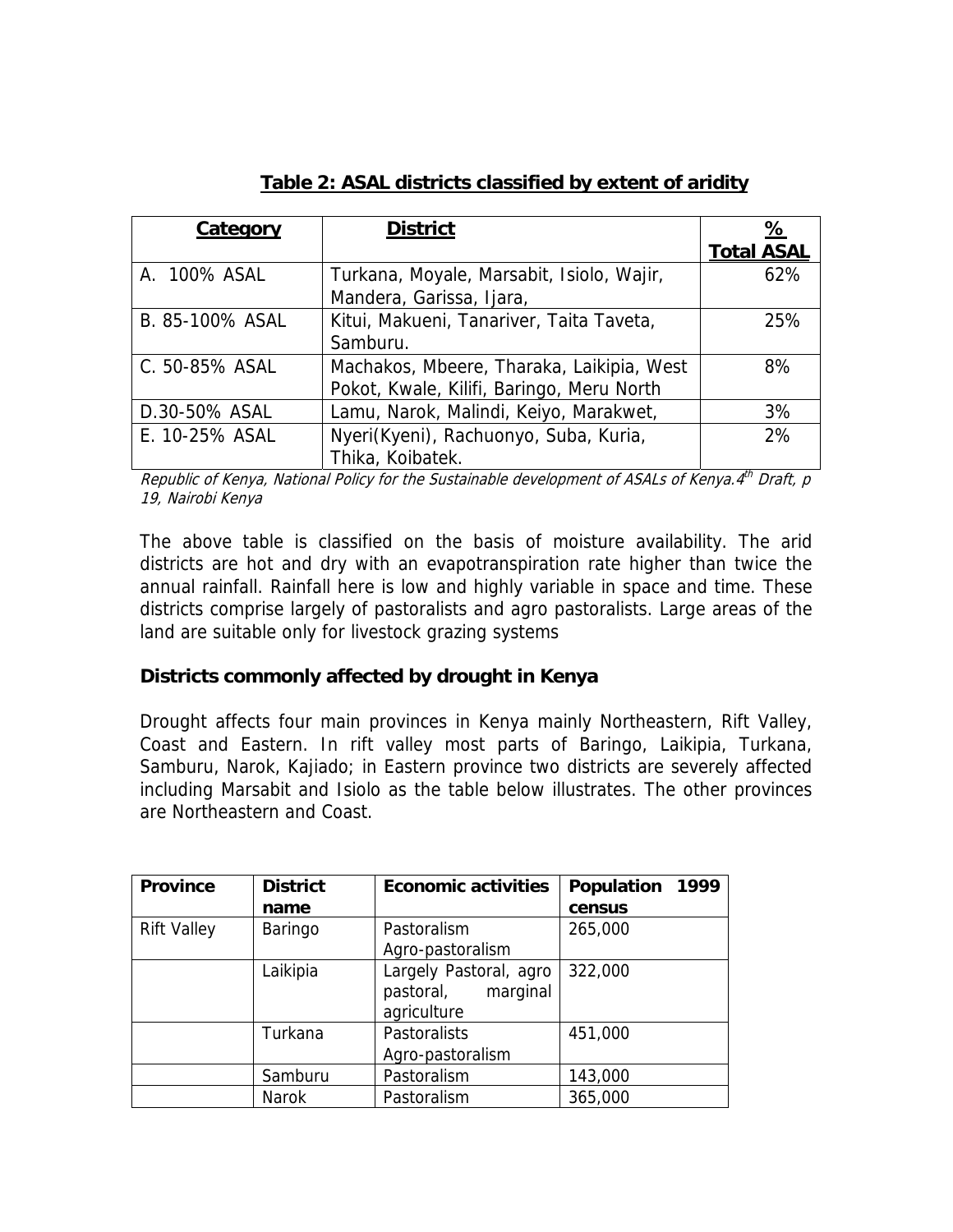|               | Kajiado           | Pastoralism          | 406,000 |
|---------------|-------------------|----------------------|---------|
| Eastern       | Marsabit          | Agro-pastoralism     | 121,000 |
|               | <b>Isiolo</b>     | Farming              | 101,000 |
|               |                   | Livestock production |         |
| North Eastern | Garissa           | Pastoralism          | 392,000 |
|               | Wajir             | Pastoralism          | 319,000 |
|               |                   | Limestone mining     |         |
|               | Mandera           | Pastoralism          | 250,000 |
| Coast         | <b>Tana River</b> | Farming              | 181,000 |
|               |                   | Livestock production |         |
|               | Kilifi            | Mining (coral)       | 544,000 |
|               |                   | Sand harvesting      |         |
|               | Kwale             | Mining (coral)       | 496,000 |
|               |                   | Sand harvesting      |         |

*Source UNFPA, ALRMP, 2002 Population Data, Districts commonly affected by drought in Kenya.* 

# **JUNE 2004: DISTRICTS AFFECTED BY DROUGHT IN KENYA**



*RELIEF WEB (23rd June 2004); Districts Affected by drought in Kenya; [www.reliefweb.int](http://www.reliefweb.int/)*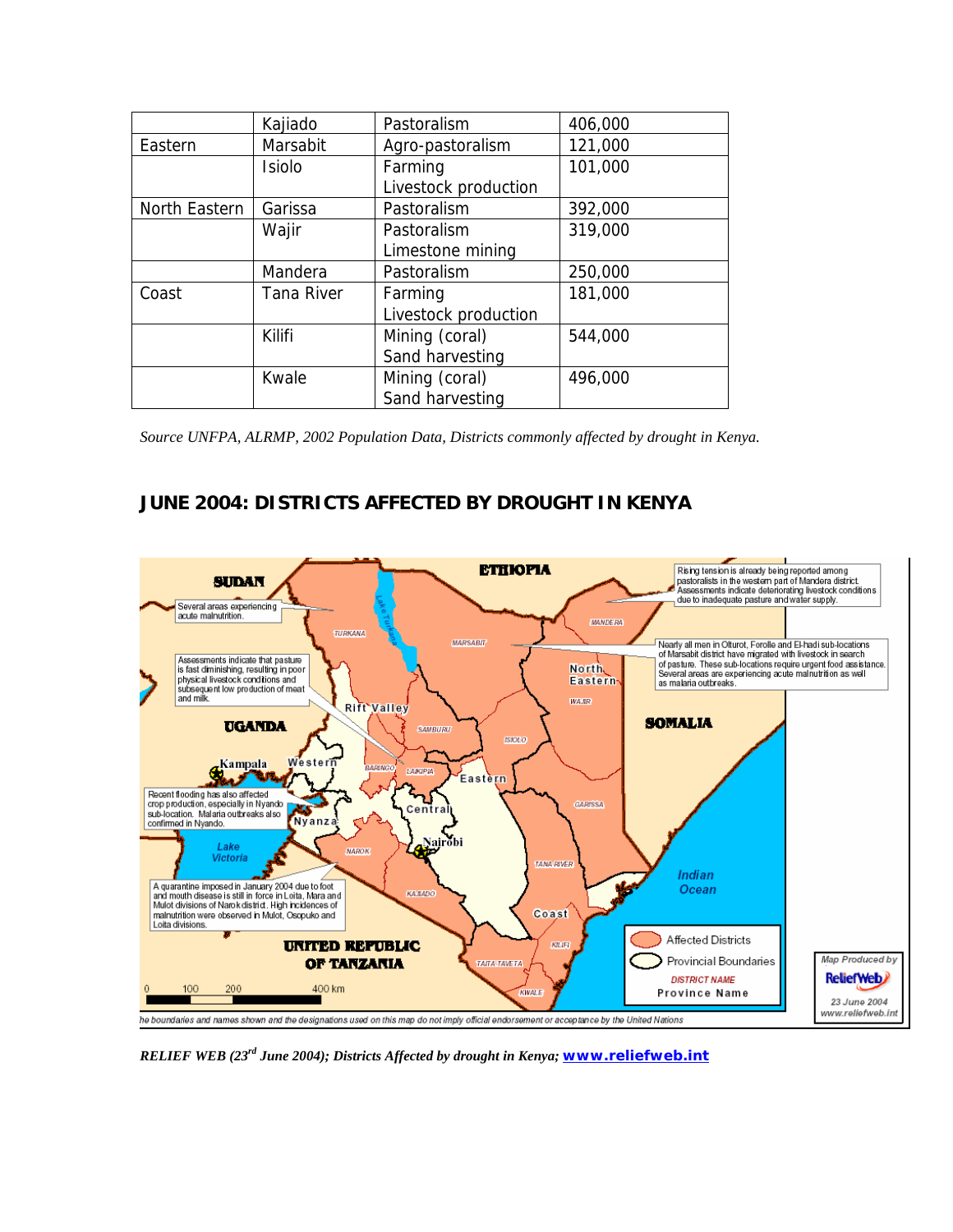#### **General Characteristics of drought in Kenya**

Severe reduction of water and moisture in the soil leading to dryness that cannot sustain plant life. The people have to walk long distances to look for water and in some cases wait for relief supplies as shown in the picture below. The water shortage may go on for several months or years.

#### **Table 3 Chronology of drought incidences in Kenya since 1893**

| <b>Date</b> | Region                                                               | <b>Remarks</b>                                                                                                       |
|-------------|----------------------------------------------------------------------|----------------------------------------------------------------------------------------------------------------------|
| 1883        | Coast                                                                | Worst famine in 30 years                                                                                             |
| 1889-1890   | Coast                                                                | One year of drought and<br>famine                                                                                    |
| 1894-1895   | Coast                                                                | Information not available                                                                                            |
| 1896-1900   | Countrywide                                                          | Failure of three consecutive<br>rainy seasons, human deaths.                                                         |
| 1907-1911   | Lake Victoria, Machakos, Kitui<br>and Coastal                        | Minor food shortages                                                                                                 |
| 1913-1919   | Eastern and coastal provinces<br>Coastal areas                       | Impacts<br>exacerbated<br>by<br>warfare                                                                              |
| 1921        | Rift valley Central and Coast                                        | A record dry year at the coast<br>Local food shortages, crop and<br>losses [50%<br>livestock<br>in<br>Baringo]       |
| 1925        | <b>Northern</b><br>Rift<br>Valley<br>and<br>central provinces        | Heavy loss of livestock, Lorian<br>swamp dried<br>up;<br>deaths<br>occurred.                                         |
| 1938-1939   | Countrywide                                                          | Food shortages, about 200<br>deaths.                                                                                 |
| 1942-1944   | <b>Central and Coast Provinces</b><br>Eastern,<br>Coast,<br>central, | Very severe drought in coast<br>province                                                                             |
| 1947-1950   | Nyanza, western and rift valley<br>provinces                         | Mombasa reported<br>driest,<br>water shortages in Nairobi                                                            |
| 1952-1955   | Eastern, south/north rift Valley                                     | Droughts followed by floods,<br>cattle mortality at about 70-80<br>% in Maasai land.                                 |
| 1960-1961   | Widespread                                                           | Rains of about 50% long-term<br>mean, Nairobi hit by water<br>shortage. Wildlife deaths in<br>Nairobi national park. |
| 1972        | Most of Kenya                                                        | Human and livestock deaths in<br>the northern districts                                                              |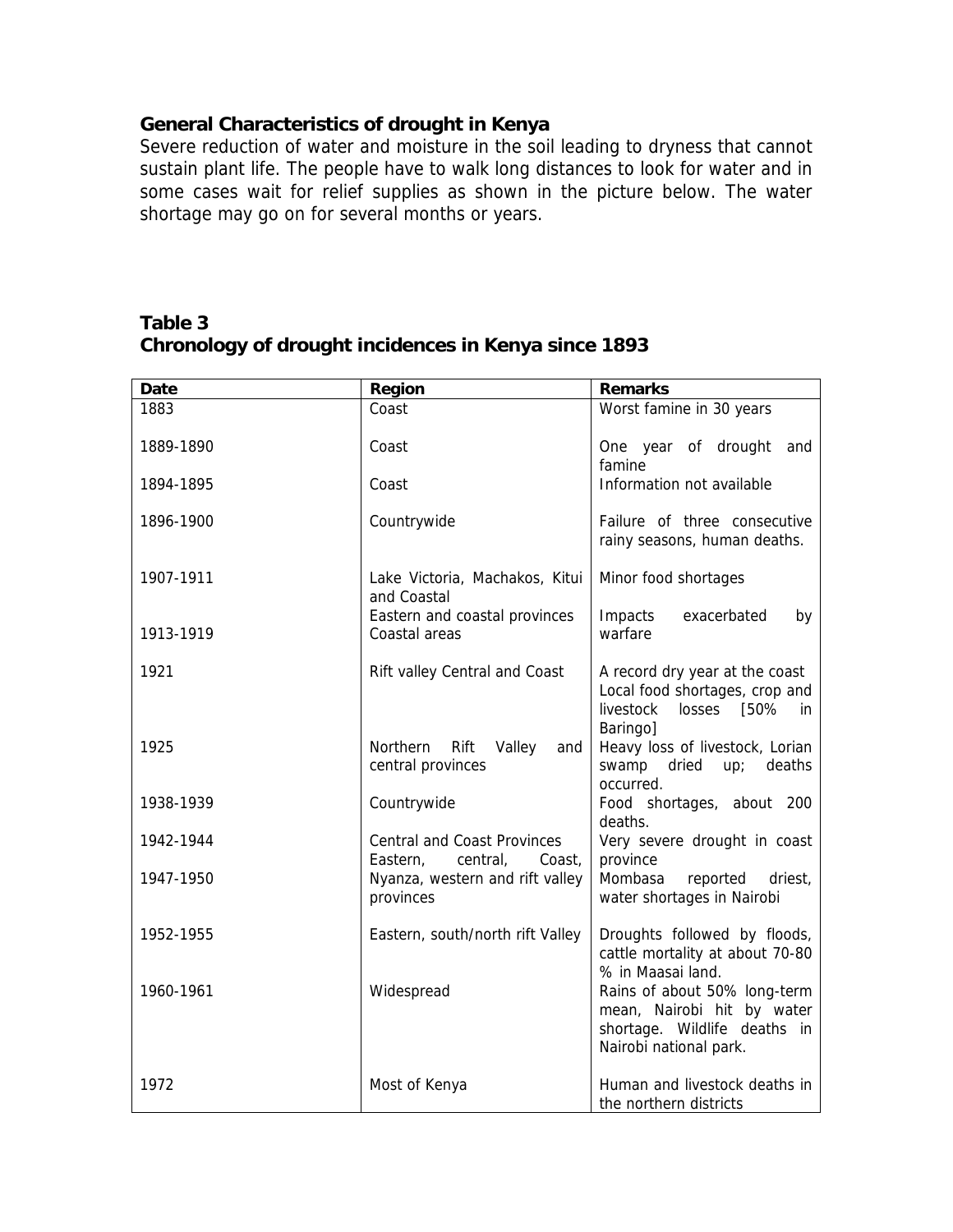|              |                                                    | Maasai cattle losses of about<br>80%                                                 |
|--------------|----------------------------------------------------|--------------------------------------------------------------------------------------|
| 1973-1974    | Eastern<br>Central,<br>northern  <br>provinces     | Crop production paralyzed                                                            |
| 1974-1976    | Eastern,<br>Central.<br>Western,<br>coast          | Famine in eastern province<br>Water shortages, migration of<br>people and livestock. |
| 1980         | Eastern province                                   | Large food deficits                                                                  |
| 1981<br>1983 | Countrywide                                        | Severe food shortages<br>in<br>Eastern province,<br>less<br>in<br>central province   |
| 1984         | Central, Rift Valley, Eastern<br>and North Eastern | Moderately Severe in Eastern<br>Province, Relief food imported.                      |
| 1987         | Eastern and Central                                | 4.7 million people dependent<br>on relief power and water                            |
| 1992-1994    | Northern, Central,<br>Eastern<br>Provinces         | rationing                                                                            |
| 1999-2000    | Countrywide except west and<br>coastal belt        |                                                                                      |

*Gathara (1995), as modified by UNEP and GOK (Dec 2000), Devastating Drought in Kenya: Environmental Impacts and Responses, p 18, Nairobi, Kenya.* 

# **Factors contributing to the severity of drought in Kenya**

- Inadequate water storage capacity
- Increased destruction of forests due to charcoal burning, clearing forests for agriculture, logging without replacing trees, frequent forest fires
- Poor management of catchments areas, which includes destruction of forests, bushes, and plants that retain water in the soil without using appropriate soil conservation measures.
- Cultivation on stream banks and steep slopes causing erosion of the topsoil, which silts up dams and pans usually, used as dry weather water reservoirs.
- Lack of policy for managing water and drought
- Inequitable distribution of water resources

As displayed in the tree diagram below, there are root causes of the impacts apart from the climatic factors that increase the vulnerability of communities living within arid and semi arid lands in Kenya. All the underlying causes form a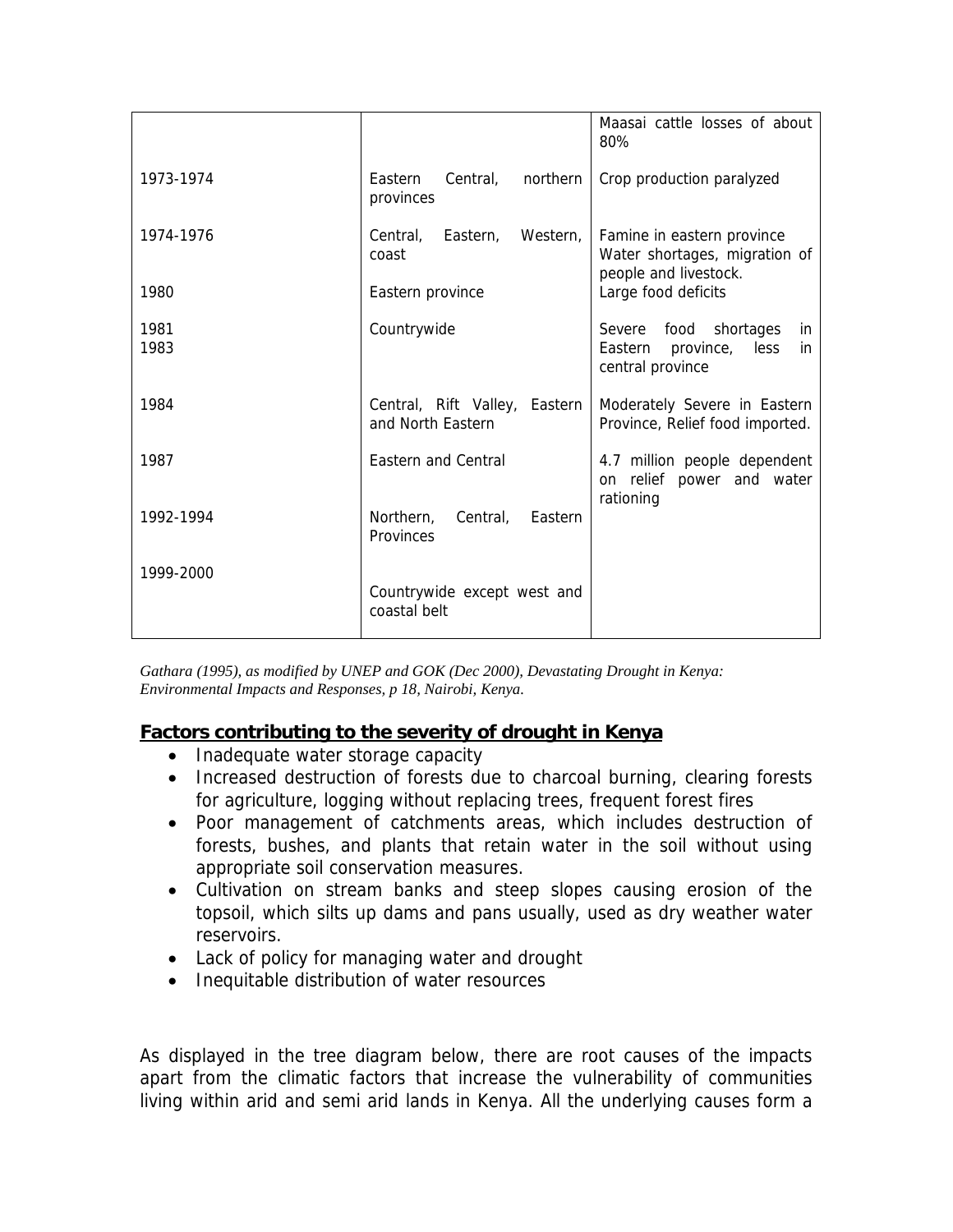complex web of events that together reduce the ability of the communities to cope in the event of a drought leading to the cyclic nature of the hazard.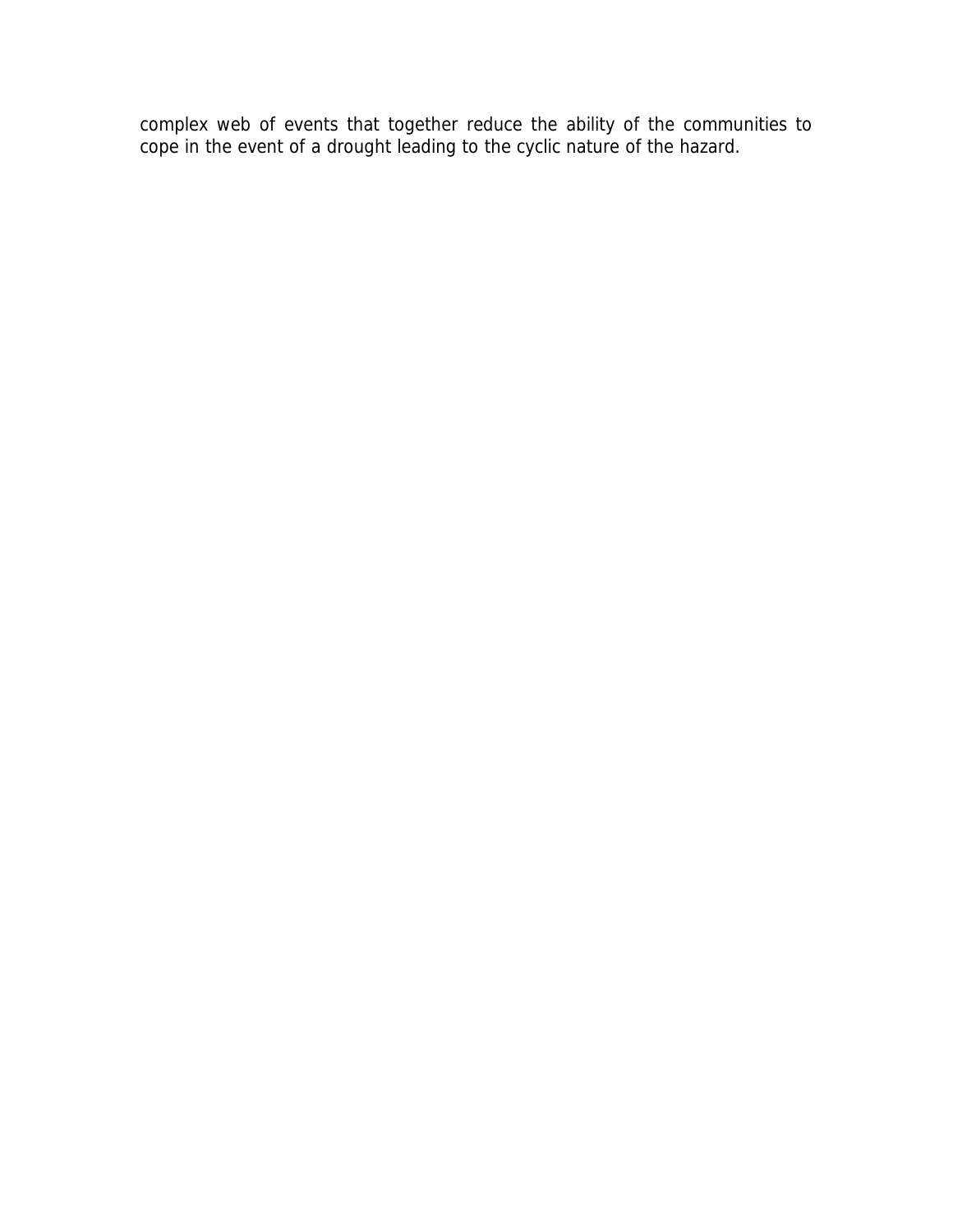# **Drought flow chart showing the vulnerability assessment; the blue and bolded items represent the underlying causes of the impact/ Factors contributing to vulnerability of communities.**



**FAMINE/STARVATION, MALNUTRITION, DEATH OF PEOPLE & ANIMALS, INCOME LOSS**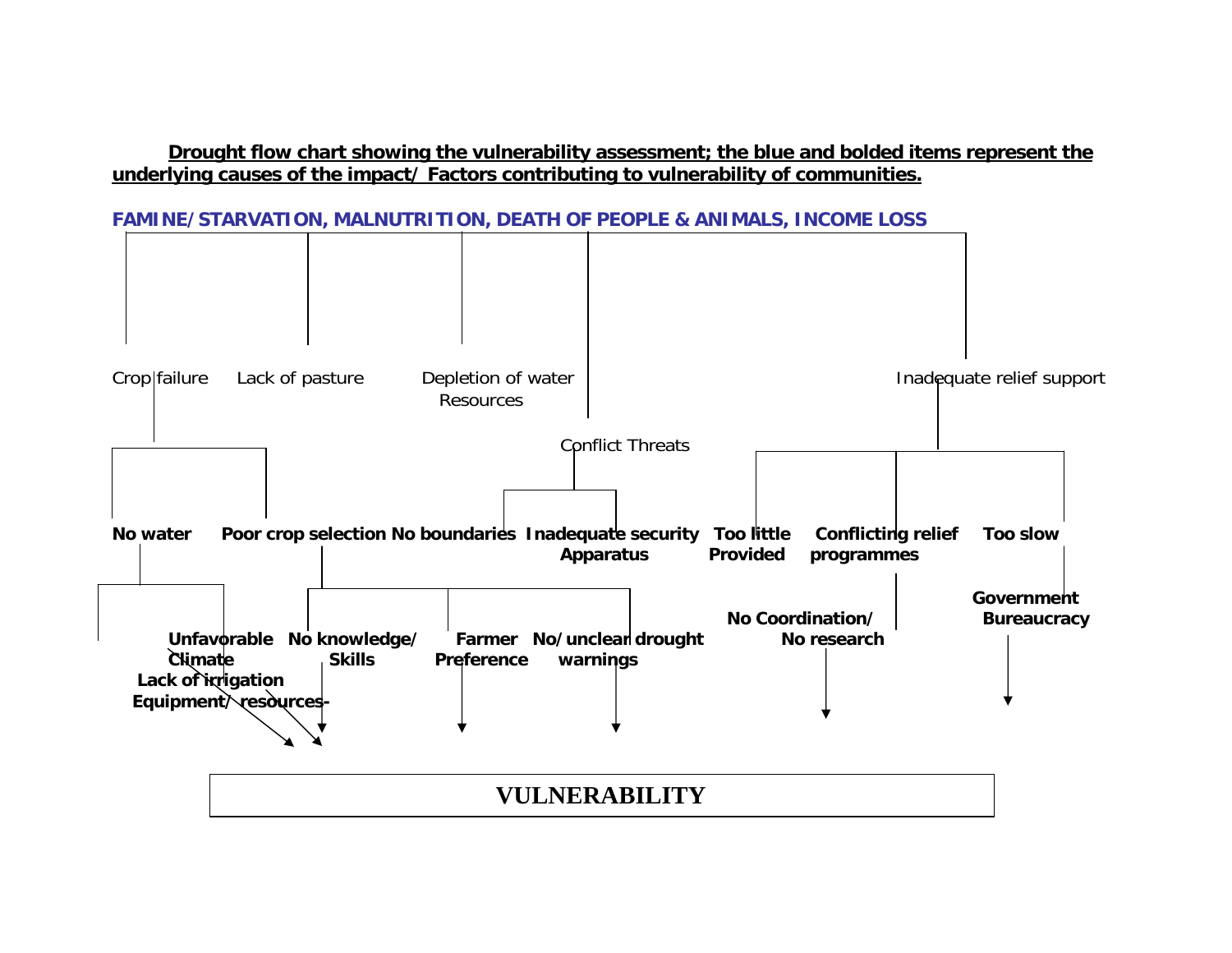# **Long term economic and social impacts of drought in Kenya**

- Loss of livelihoods and paralyzed economic activities
- Poor health leading to vulnerability to diseases
- Deaths especially for the children and the aged
- General poverty
- Overall dependence on relief supplies from the Government of Kenya and World Food Programme among other donors.
- Increased conflicts due to
	- o Diminished water and food resources
	- o Political conflicts
	- o Invasion by other communities from the neighbourhood

# **Short term economic and social impacts of drought in Kenya**

- Migration and displacement of families into areas with food supplies or relief foods.
- Malnutrition causing ill-health
- Price hikes for commodities like cereals and food products while prices of livestock go lower because they are emaciated and unhealthy.
- Lack of social amenities like water, food and sanitation services
- Livestock diseases like foot and mouth, lumpy skin disease and black quarter tend to increase during the drought seasons.
- Low yields or no yields from agricultural activities due to low moisture content in the soil.

# **Issues Increasing Vulnerability in Kenya's drought prone zones**

# **1. Social issues increasing vulnerability**

Social issues affect a community's access to information on natural hazards, disasters and the risks that come with it. For example cultural aspects of indigenous beliefs, traditions, insecurity and ways of coping shape a people's susceptibility to natural hazards.

In the arid and semi-arid regions of Kenya mainly in Northeastern, Eastern and Rift Valley Provinces social issues have played a significant role increasing the vulnerability of communities to drought hazards. Insecurity is commonly mentioned in the three provinces resulting from cattle rustling, ethnic clashes and conflicts as people fight over grazing land. These issues increase their vulnerability to natural hazards specifically drought.

Conflict cases seem to increase during the drought and famine seasons as people attack their neighbours to steal animals and other livestock as shown in the map below covering Turkana District. There is also competition to access pastureland especially at the border areas with Ethiopia, Sudan and Uganda. As the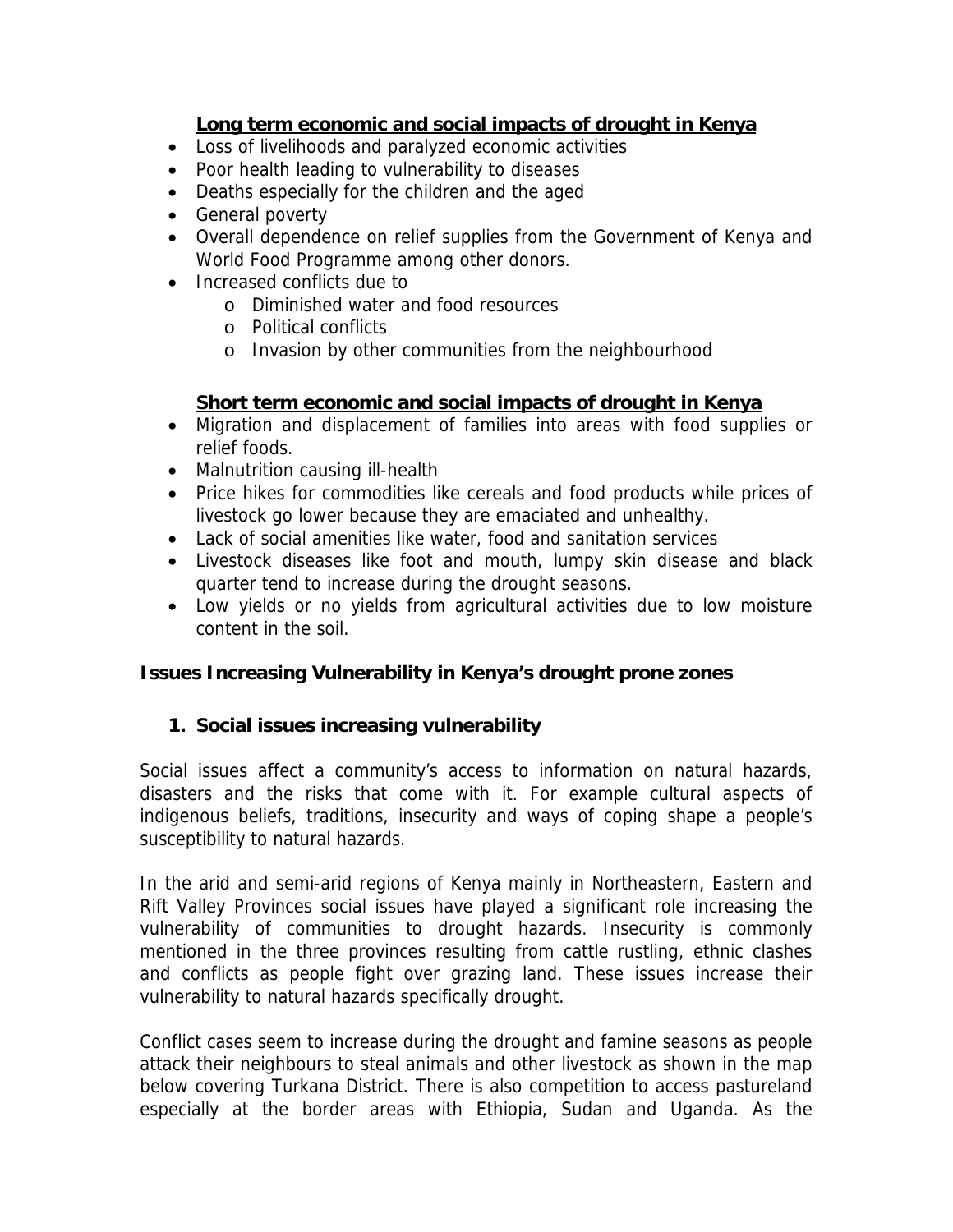communities are threatened by their neighbours, they tend to move away to more secure zones which may not have pasture, food and water thus rendering them more vulnerable.

Other social issues include literacy levels, perception of risk emanating from natural hazards, effects of traditions and beliefs etc which affect the way the people respond to the drought hazard.

The level of literacy and understanding of hazards has been low in drought prone areas as compared to other parts of the country. The harsh weather conditions compounded by traditions and beliefs form a major setback on educational achievement. Girls and women are more disadvantaged as they are expected to play the traditional role of being housewives and homemakers rather than pursue education. They also take care of the homesteads as the men go out in search of pasture, and water for animals. This increases their vulnerability.



FEWSNET KENYA(6<sup>th</sup> July 2004) Kenya: Turkana District Food Security and intervention status.**[www.reliefweb.int/rw/rwb.nsf/db900SID/SKAR-64GE69?](http://www.reliefweb.int/rw/rwb.nsf/db900SID/SKAR-64GE69?)**Open Document&cc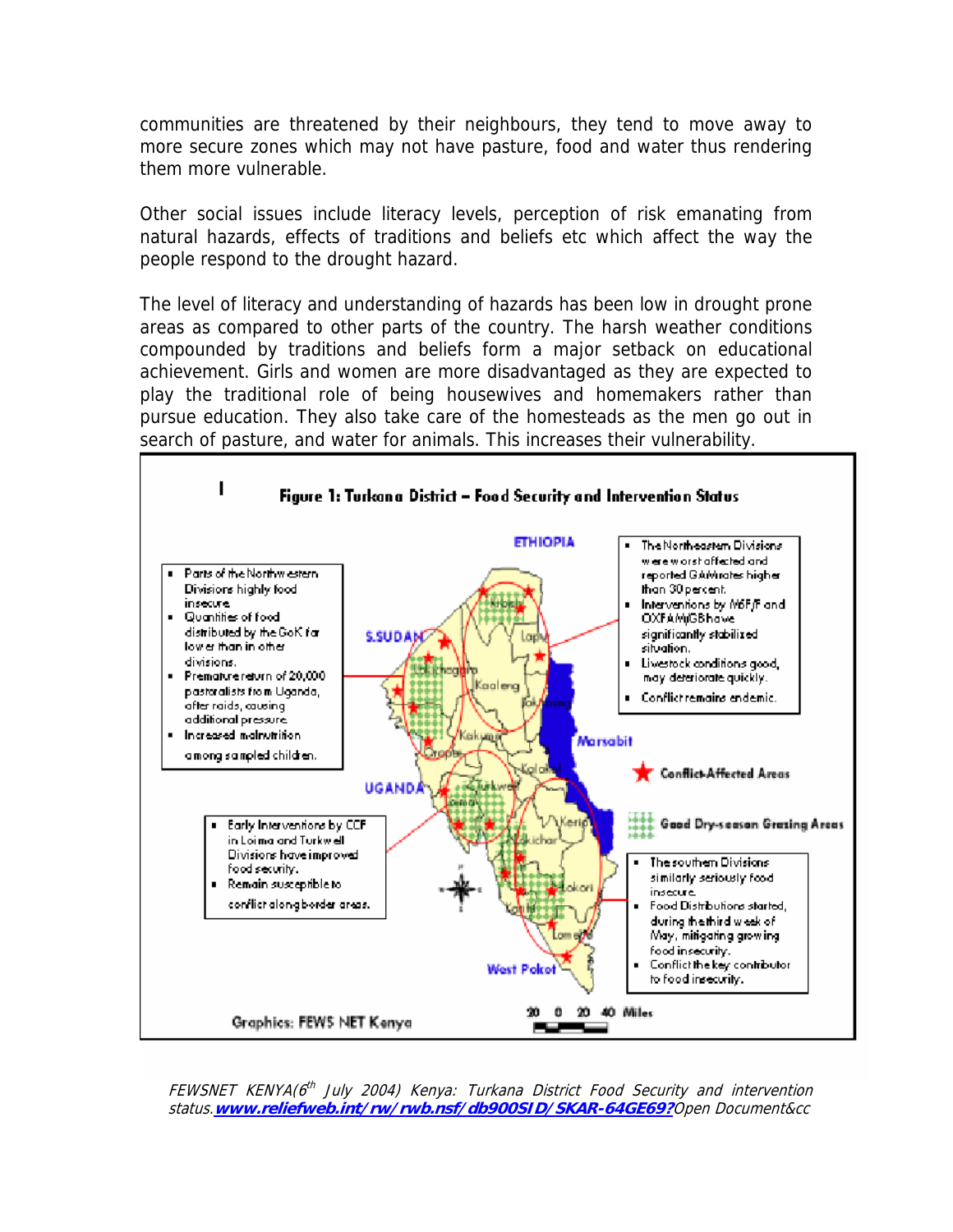# **2. Economic issues that increase vulnerability in Kenya's drought prone zones**

The impact of disasters can either push more people below the poverty line or impoverish further the existing poor people due to injuries, displacements, destruction of property and livelihoods among other effects. Most communities in the Kenyan arid and semiarid lands depend on pastoralism and agriculture for survival. These economic activities in turn depend on rainfall for water and pasture.

In Kenya the economic parameters that affect the severity of drought making the communities more susceptible to drought and famine are rise in food prices, fall in animals prices, depletion of food reserves without replacement, deterioration of health due to lack of food and clean water among other issues.

Poor infrastructure including impassable roads, poor telecommunication lines and inaccessibility of some regions hampers the transportation of food to these regions either for commercial purposes or relief aid. Poor communication also hampers action in terms of response to distress calls, poor publicity and inability to air the plight of the people.

Once the effects of the drought begin to be felt the health of animals begins to deteriorate due to inadequate pasture and water. The animals also experience Tsetse flies infestation and foot and mouth disease, which are common in drought conditions. This requires use of veterinary medicines, which are expensive and sometimes not accessible by the pastoralists.

# **3. Physical factors that increase vulnerability in drought prone areas**

This refers to the famous phrase of " living in harms way" to mean how much of the physical assets are exposed to the hazards and are therefore vulnerable. In the arid/semiarid lands the most important physical assets are crops and livestock, which suffer the impact of severe climate conditions causing them to die. Severe malnutrition occurs in animals which risk contracting infectious diseases like foot and mouth disease, which spreads very fast incase of overcrowded conditions.

A large expanse of Kenya's land is drought prone covering up to almost 70 % of the total of land. This means it is difficult for the communities to migrate beyond the affected regions causing many of them to succumb to the impact of drought.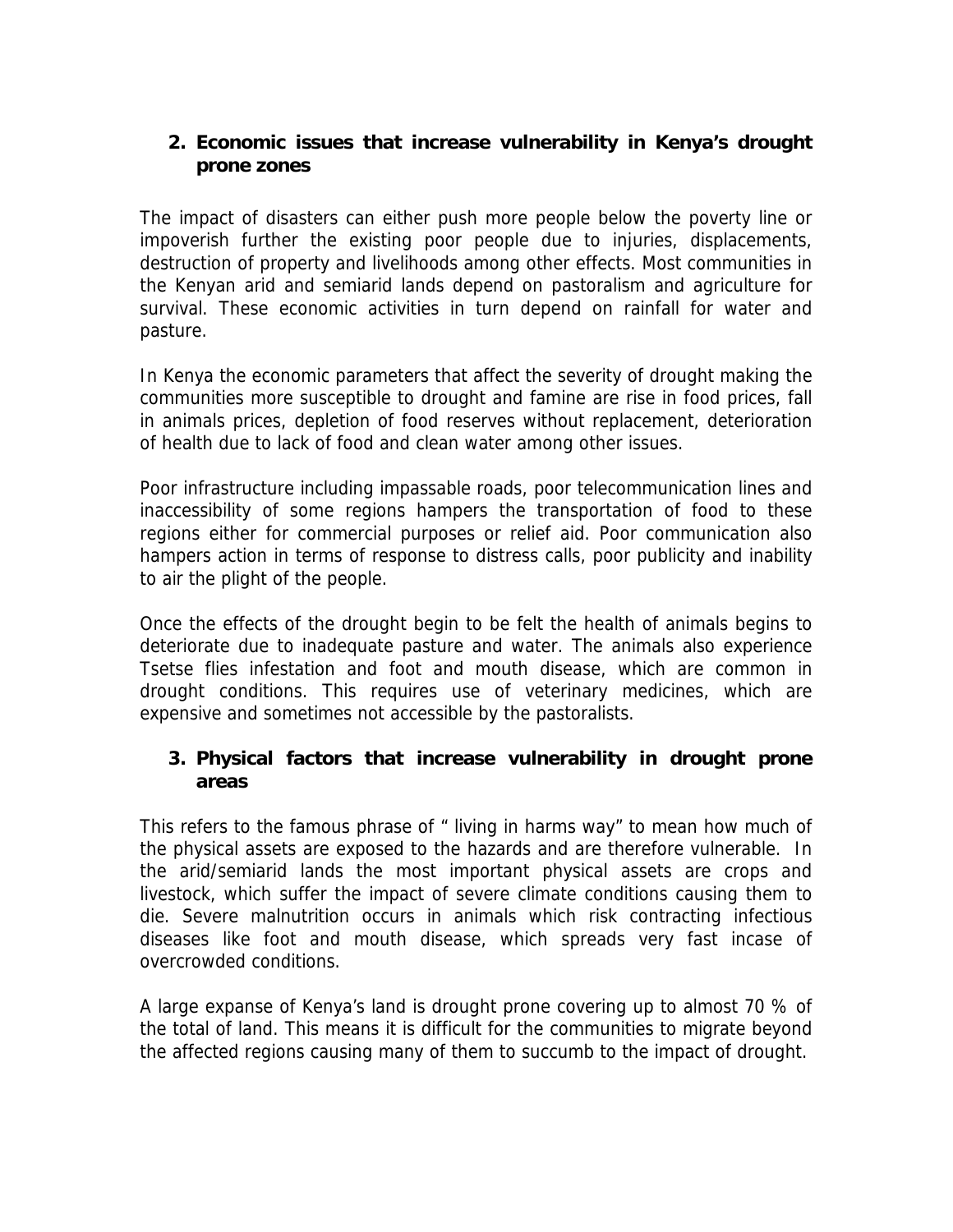# <span id="page-23-0"></span>**4. Environmental factors increasing vulnerability**

Drought impact has been increasing in severity in the past four decades and this has been associated with environmental degradation that has been taking place due to urbanization, development, extension of agricultural land into forests and logging of trees to burn and sell charcoal for economic gains.

Wild fires as a result are a common occurrence in the arid ASALS due to the high temperatures experienced during the drought season. They of have thus played a big role in environmental degradation rendering the area even more vulnerable to drought as the vegetation is depleted. The table below illustrates the frequency of forest fires in the country.

| Year | Area burnt (Ha)   |                          |                                  | Loss in Kenya Shs          |            |
|------|-------------------|--------------------------|----------------------------------|----------------------------|------------|
|      | <b>Plantation</b> | <b>Natural</b><br>Forest | <b>Bush</b><br>&<br><b>Grass</b> | <b>Suppression</b><br>cost | Damage     |
| 1990 | 85                | 331                      | 12,183                           | 128,600                    | 366,060    |
| 1991 | 1,705             | 236                      | 6,697                            | 456,420                    | 2,996,340  |
| 1992 | 6,170             | 5,494                    | 13,301                           | 5,859,300                  | 99,127,400 |
| 1993 | 1,731             | 515                      | 1,718                            | 500,820                    | 11,901,420 |
| 1994 | 690               | 69                       | 1,913                            | 3,187,700                  | 37,847,500 |
| 1995 |                   |                          |                                  |                            |            |
| 1996 |                   |                          |                                  |                            |            |
| 1997 | 4,726             | 2961                     | 7,729                            | 47,727,733                 | 51,979,918 |
| 1998 |                   |                          |                                  |                            |            |
| 1999 | 1,449             | 317                      | 2,041                            | 25,878,790                 | 28,606,232 |
| 2000 | 861.9             | 1, 229                   | 8,860.75                         | 560,694                    | 38,624,954 |

**Table 5: Forest fires occurrences from 1990 to 2000[16](#page-23-0)**

*UNEP and GOK (December 2000); Devastating Drought in Kenya, Environmental Impacts and Responses. P 47 Nairobi, Kenya.* 

 $\overline{a}$ 

<sup>16</sup> UNEP(2000) *Devastating Drought in Kenya*, "Environmental Impacts and Responses". Nairobi, Kenya. P 47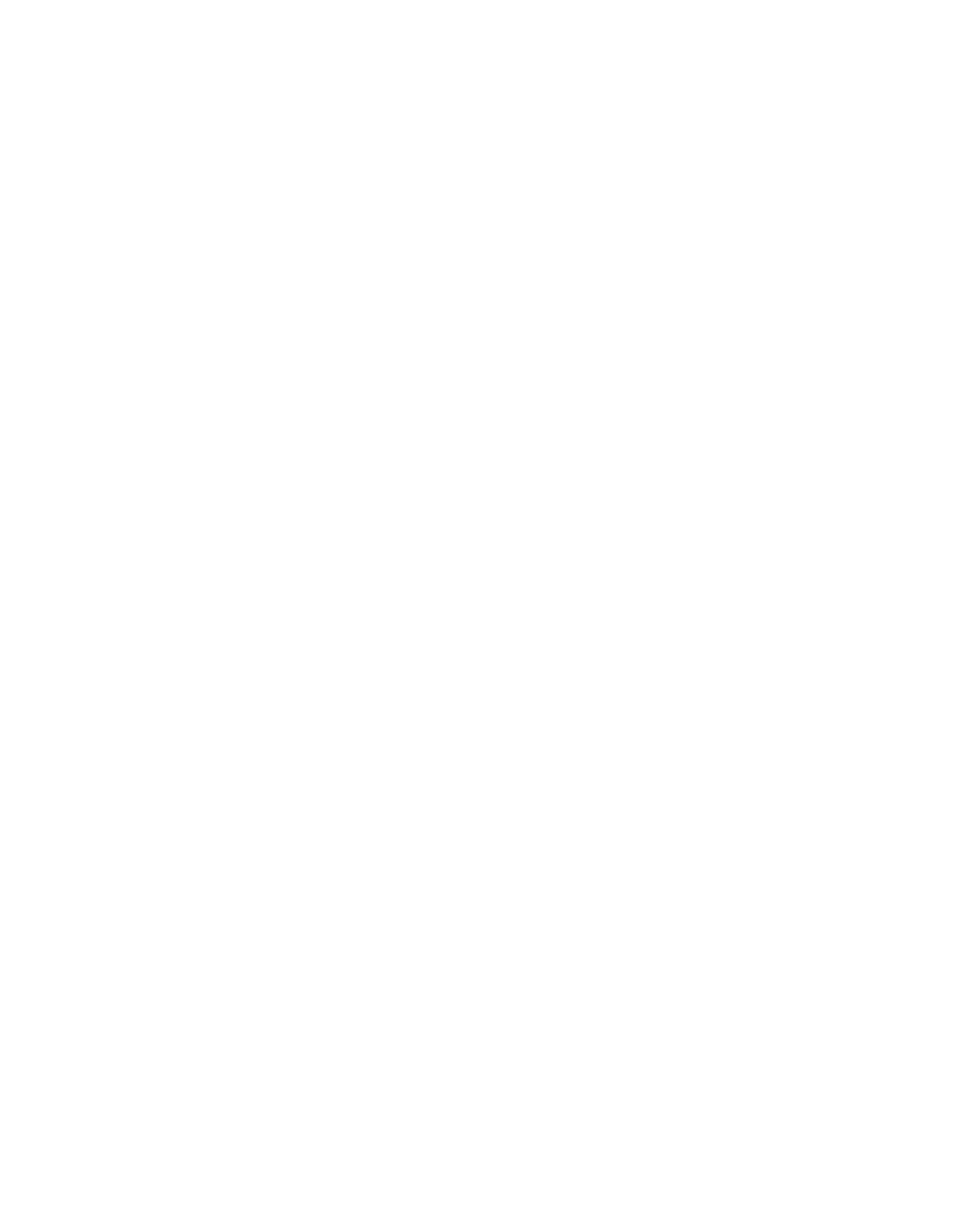| Impact<br><b>of</b><br>drought | <b>Underlying</b><br>causes | <b>Possible</b><br>actions                             | <b>Mitigation</b><br>(M)<br><b>Response®</b><br>Acceptable<br>risk (AR) | Feasible  | <b>Effective</b><br>for<br>Impact<br>reduction | Cost/Benefit<br>Perspective               | Sustainability   | To<br>do                 |
|--------------------------------|-----------------------------|--------------------------------------------------------|-------------------------------------------------------------------------|-----------|------------------------------------------------|-------------------------------------------|------------------|--------------------------|
| Income<br>loss<br>from         | Variable<br>climate         | Weather<br>modification                                | M                                                                       | <b>No</b> | Yes                                            | Too expensive<br>cloud<br>e.g.<br>seeding | <b>Difficult</b> | $\underline{\mathsf{X}}$ |
| crop<br>failure                |                             | Weather<br>monitoring                                  | M                                                                       | Yes       | Yes                                            | Feasible<br>with<br>external<br>funding   | Good             |                          |
|                                | No irrigation               | Haul<br>water<br>during drought<br>for livestock       | $\mathsf{R}$                                                            | Yes       | Yes                                            | Positive                                  | Good             |                          |
|                                |                             | Provide<br>government<br>assistance<br>for<br>projects | M                                                                       | Yes       | Yes                                            | Positive                                  | Good             |                          |
|                                | Expensive<br>seeds          | Subsidize seed<br>sales                                | M                                                                       | Yes       | Yes                                            | Positive                                  | Good             |                          |
|                                | Farmer<br>Preferences       | Conduct<br>workshops                                   | M                                                                       | Yes       | Yes                                            | Positive                                  | Good             |                          |
|                                | to<br>plant<br>specific     | Conduct<br>research                                    | M                                                                       | Yes       | Yes                                            | Positive                                  | Good             |                          |

**Table 6 Drought Risk Identification Matrix for Kenya's ASALS**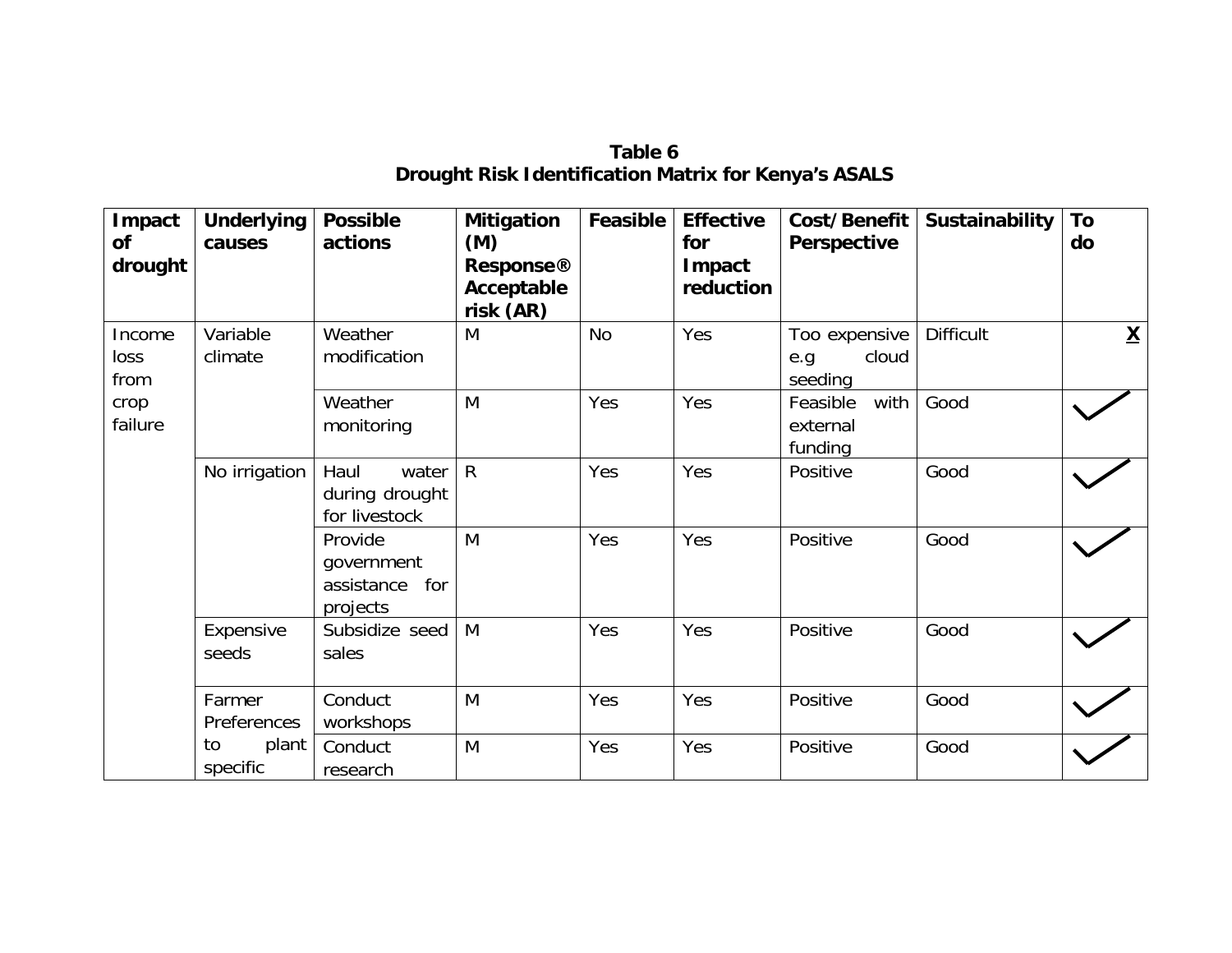| seeds                                                      | Enhance<br>communication                                                            | M | Yes | Yes  | Positive | Good |  |
|------------------------------------------------------------|-------------------------------------------------------------------------------------|---|-----|------|----------|------|--|
| Govt<br>incentives<br>plant<br>to<br>certain<br>crops      | Lobby for new<br>incentives                                                         | M | Yes | Yes  | Positive | Good |  |
| No drought<br>warning/<br>did<br>not                       | Provide<br>weather<br>monitoring                                                    | M | Yes | Yes  | Positive | Good |  |
| understand                                                 | the<br>Identify<br>triggers                                                         | M | Yes | Yes  | Positive | Good |  |
| 0f<br>Lack<br>research                                     | Identify target<br>and<br>groups<br>conflicting<br>relief progs.                    | M | Yes | Yes  | Positive | Good |  |
| <sub>of</sub><br>Lack<br>drought<br>relief<br>coordination | Streamline<br>relief<br>application<br>and funding /<br>coordinate<br>relief progs. | M | Yes | Good | Positive | Good |  |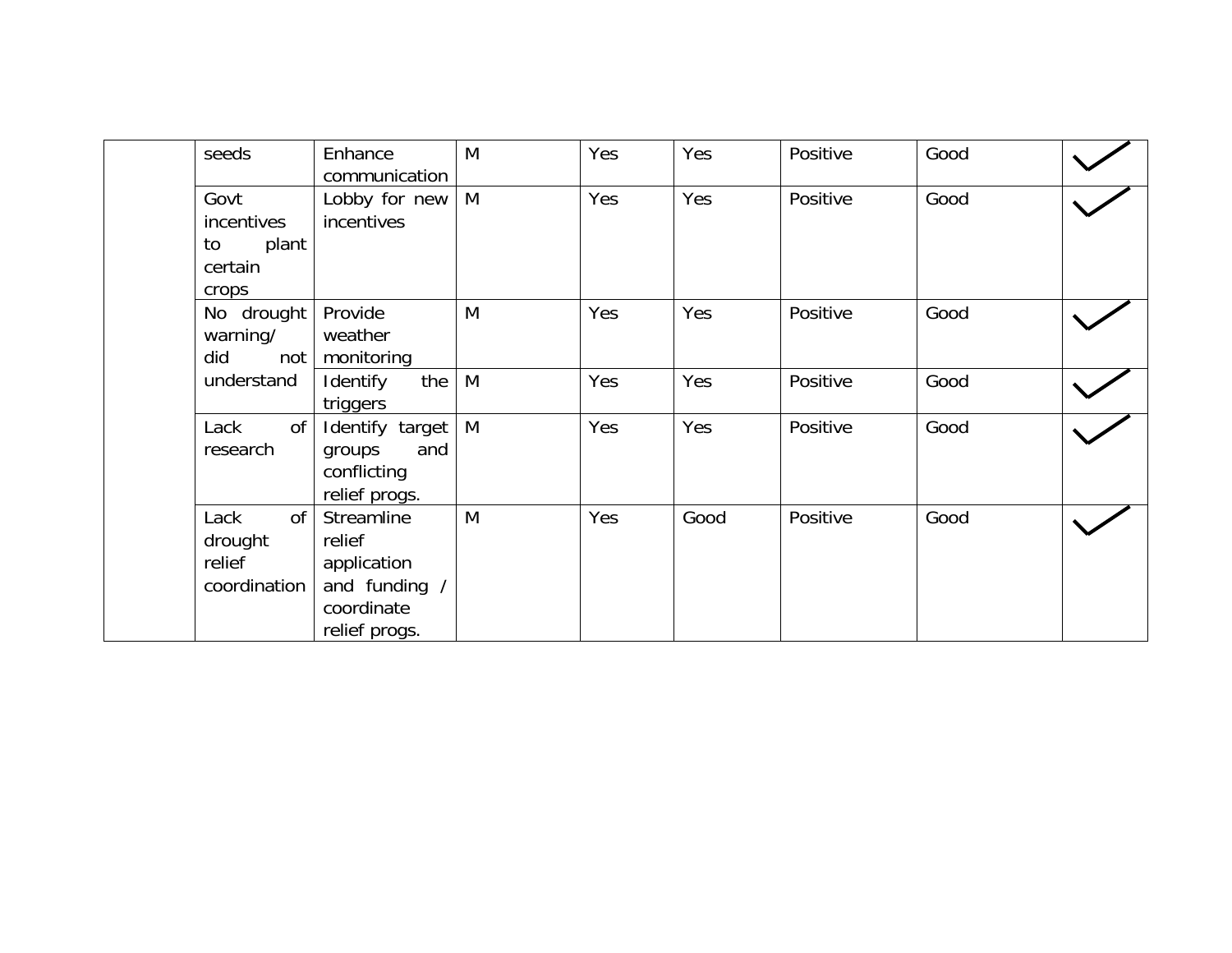# **Floods**

#### **History of floods in Kenya and severity, pattern etc**

Floods occur due to natural factors like flash floods, river floods and coastal floods. They may also occur due to human manipulation of watersheds, drainage basins and flood plains. For example, in some cases floods have occurred in the river basins even with normal rains because of excess surface water run off occasioned by deforestation, land degradation upstream.

Kenya is affected by floods following torrential rainfall. These force thousands of people living in the lowlands to move to higher grounds. The people affected are mostly in western and Nyanza provinces and in Tana River district. However slum dwellers in towns like Nairobi who have erected informal structures near rivers are not spared. In Western province river Nyando is notorious bursting its banks during the rainy season.

Kenya's record of flood disasters indicates the worst floods recorded in 1961-62 and 1997-98, the latter ones being the most intense, most widespread and the most severe. During this season the flooding was associated with the El Nino phenomenon, a weather pattern that affects most parts of the world. El Niño is a disruption of the ocean-atmosphere system in the tropical Pacific having important consequences for weather around the globe. It may cause increased rainfall in some areas and drought in others thus changing the normal weather pattern.

The problem has been perennial each time taking back years of development and costing the government millions of shillings in reconstruction and recovery. Each year several people are reported dead or injured necessitating action to curb the menace.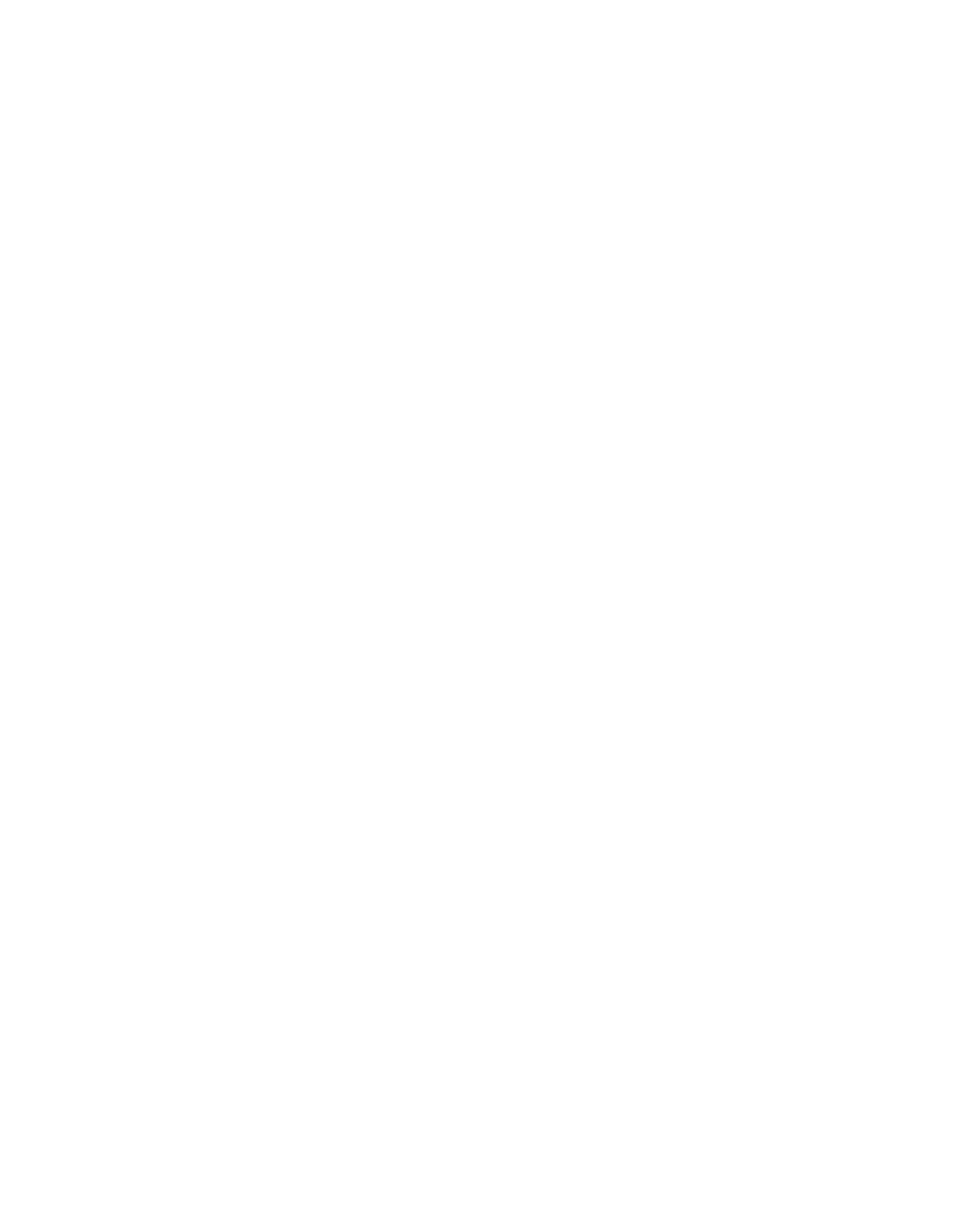#### **Location: Areas affected by floods**

Most parts of the nation experience river floods which are slow onset and mostly predictable. However some parts experience more severe floods than others including most parts of Kano plains (Nyando district) and Nyatike (Migori district) in Nyanza province, Budalangi in Western province resulting from river Nzoia and the lower parts of Tana river.

The specific areas that experience floods almost annually include: -

- 1. Nyanza Province Kano plains, Nyakach area, Rachuonyo and Migori
- 2. Western Province Budalangi
- 3. Coast Province Kilifi, Kwale and the Tana River Basin
- 4. North Eastern province Garissa, Wajir, and Ijara
- 5. Urban Centres Nairobi, Nakuru, Mombasa, Kisumu.
- 6. Tana River district (the Lower parts)

| <b>Province</b>         | <b>District</b>             |  | <b>Economic</b>             | <b>Population 1999</b> |
|-------------------------|-----------------------------|--|-----------------------------|------------------------|
|                         |                             |  | <b>Activities</b>           | census                 |
| <b>Western Province</b> | <b>Busia</b><br>(Budalangi) |  | district   Fishing, farming | 56,000                 |
| Nyanza                  | <b>Kano Plains</b>          |  | Farming                     | 320,000                |
|                         | Tana river                  |  | Farming                     |                        |

#### **Table 7: Areas affected by floods in Kenya**

Republic of Kenya[Central Bureau of Statistics] (April 1996); *Kenya Population Census 1989, Analytical Report Vol. III; POPULATION DYNAMICS OF KENYA, Nairobi, Kenya.* 

#### **Table 8: Recent history of floods in Kenya**

| Year    | Area affected             | No of people affected |
|---------|---------------------------|-----------------------|
| 2003    | Nyanza, Busia, Tana River | 170,000               |
| 2002    | Nyanza, Busia, Tana River | 150,000               |
| 1997/98 | Widespread                | 1.5 million           |
| 1985    | Nyanza, Western Province, | 10,000                |
|         | <b>Tana River</b>         |                       |
| 1982    | Nyanza                    | 4,000                 |

*Source : Republic of Kenya (2004), National Policy on Disaster Management (Revised Draft) p4, Nairobi, Kenya.*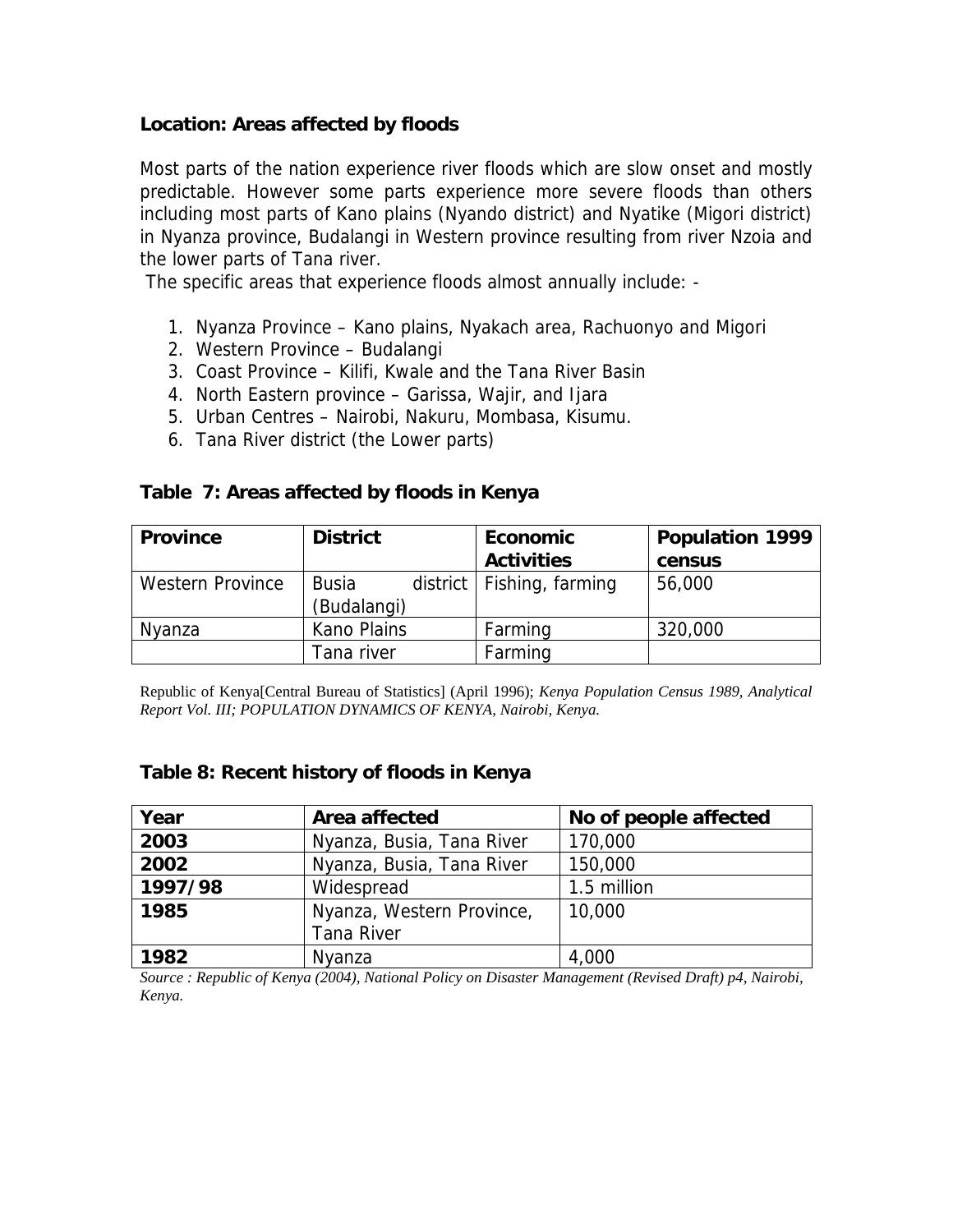#### **KENYA'S FLOOD-PRONE AREAS**



SOURCE: RELIEF WEB : [www.reliefweb.int](http://www.reliefweb.int/); maps- Kenya

#### **General Characteristics of floods**

- Flash floods- usually occur in a flash without much warning as a result of an accelerated runoff, dam failure etc
- River floods –are slow onset as they build up slowly, usually occur over a long period when a river breaks its banks and are seasonal.
- Coastal floods- occur along the coast due to wave activity resulting from tropical cyclones, Tsunamis and storm surges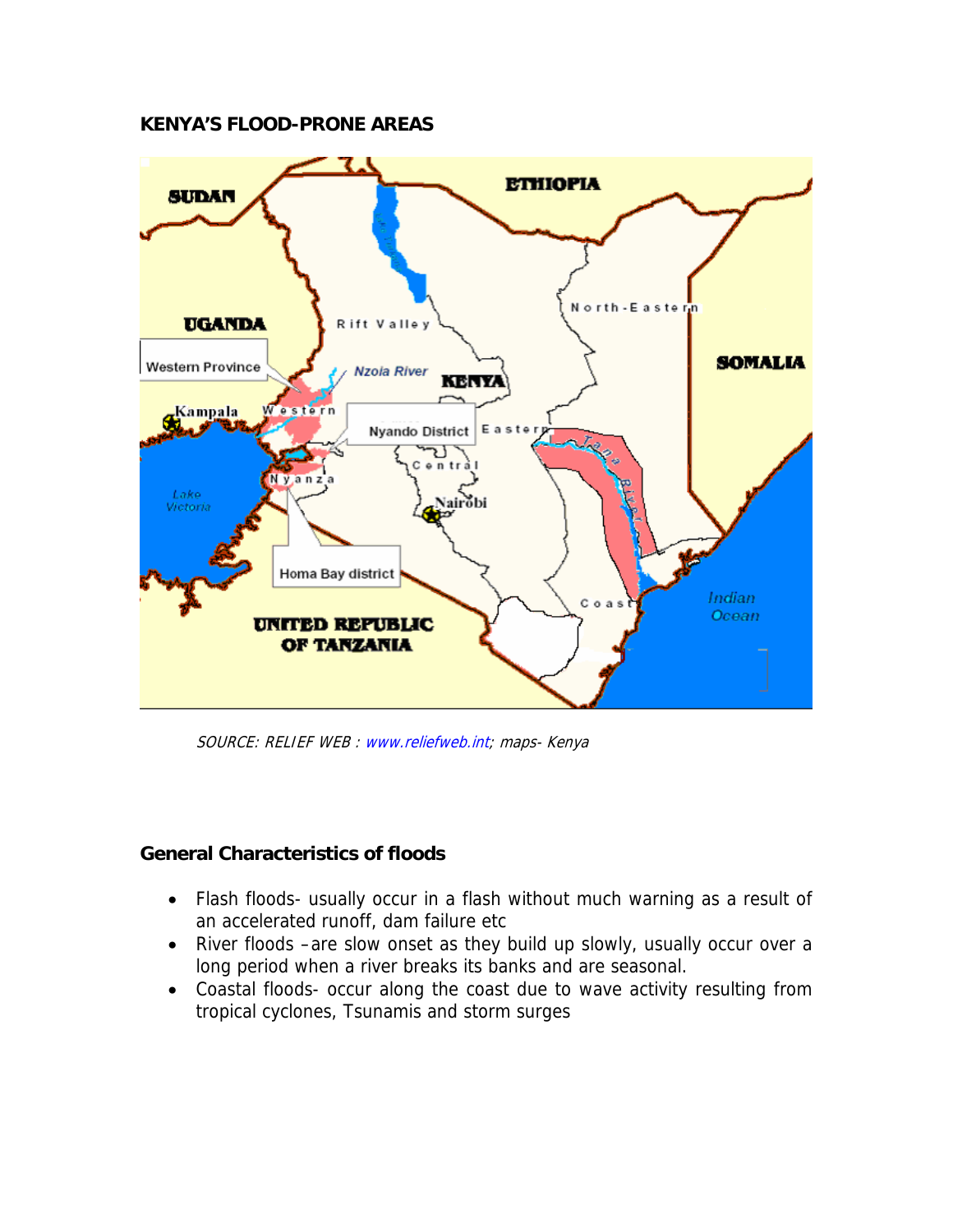# **Factors contributing to vulnerability to floods and causing flood disasters in Kenya**

- a. Location of settlement in the flood plains
- b. Cultivation of crops along slopes adjacent to the floodplains, causing massive erosion and destruction of trees in the catchments.
- c. Lack of awareness of the flood hazard by the local communities
- d. Where the capacity of the soil to absorb water is reduced due to erosion or existence of concrete.
- e. Poor building materials leading to non-resistant structures and foundations that cannot withstand the running waters
- f. High risk infrastructure

#### **Economic and social impacts of floods on the regions affected**

- a. Structural damage to buildings, roads, rails, communication lines, and land in general causing massive erosion resulting in wide gullies that cannot be cultivated anymore.
- b. Deaths of people and animals from drowning and injuries from displaced boulders, falling buildings, trees and others.
- c. Possible outbreaks of diseases like malaria, cholera, dysentery etc due to presence of mosquitoes and contamination of water sources by the floodwaters.
- d. Contamination of wells and ground water which is the major source of drinking water by most rural communities
- e. Loss of harvests and crops in farms, loss of food stocks, supplies and produce from farms.

# **El Nino induced floods [1961/62 and 1997/98]**

Kenya experiences two seasons of long and short rains. The long rains occur during the months of April to May while the short rains occur between October to December. However in 1997 and 1988 the short rains anticipated in October-December were more than expected and caught all Kenyans by surprise resulting in economic, social and other losses running into millions of shillings. The resultant floods were attributed to El Nino, a weather pattern that affects many parts of the world.

#### **Drainage Basins**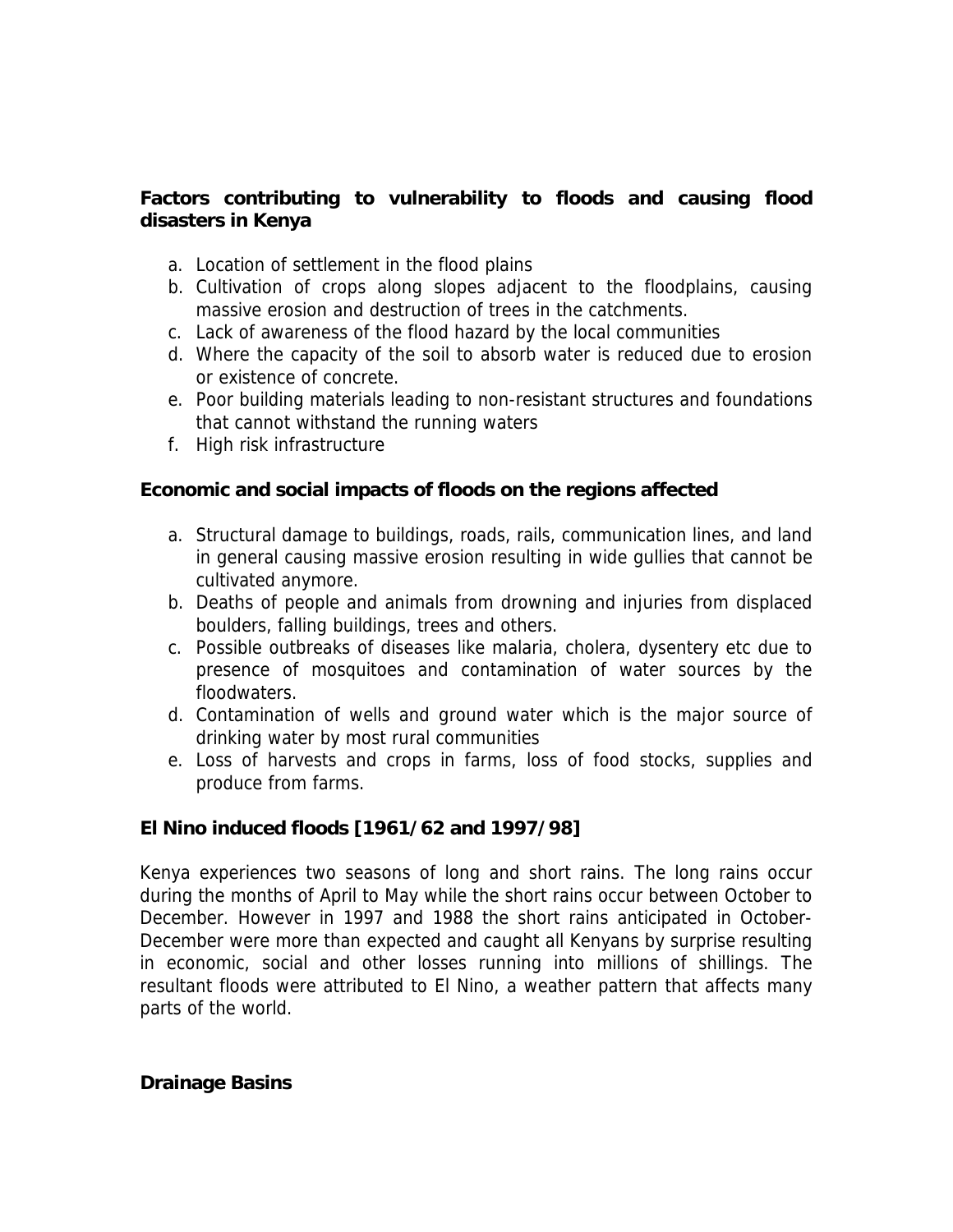<span id="page-32-0"></span>The country has a total of 5 drainage basins $^{17}$  $^{17}$  $^{17}$ .

# **Drainage area 1 of the national surface water resources**

This area covers mostly the Lake Victoria basin, with the highest amount of mean annual rainfall of about 1245mm. It has the highest runoff. It also has the highest river flow potential(49%).

#### **Drainage area 2 of the national surface water resources**

This covers mostly the Rift Valley province. The geographical setting of the Great Rift Valley cutting through Kenya makes it susceptible to weather patterns that vary greatly with the rest of Kenya. It covers an area of 126,910 square kilometers and is characterized by a rugged terrain. Being classified under area 2 of the national surface water resources, this means the area is predominantly characterized by lakes with no outflows.

The rift valley river system has the lowest relative annual runoff of about 1% of the mean annual rainfall. It has an annual river flow potential of 4%, which is the lowest in the country giving it a climate of semi-arid nature with well-drained soils. Lake Turkana found in this area has a depth of 120 meters deep, a surface area of 6,405 square kilometers, with brackish water.

# **Drainage area 3**

This drainage area defines the Athi/Galana/Sabaki river systems. Has a low national river flow potential of below 7% of the total national flow. The climate is predominantly semi-arid.

#### **Drainage area 4**

Under this system is the Tana river system, which has the highest national river flow potential amounting to  $33\%$ .<sup>[18](#page-32-0)</sup>

# **Drainage area 5**

Represents the North Ewaso Ngiro basin. Has a low national river flow potential of below 7% of the total national flow. The climate is predominantly semi-arid.

 $\overline{a}$ 

<sup>17</sup> UNDP, WMO, GOK, IGAD, and DMCN, (May 2002), *Factoring Weather and Climate Information and Products into Disaster Management Policy*, A Contribution to Strategies for Disaster reduction in Kenya. Pp 35-40 Nairobi Kenya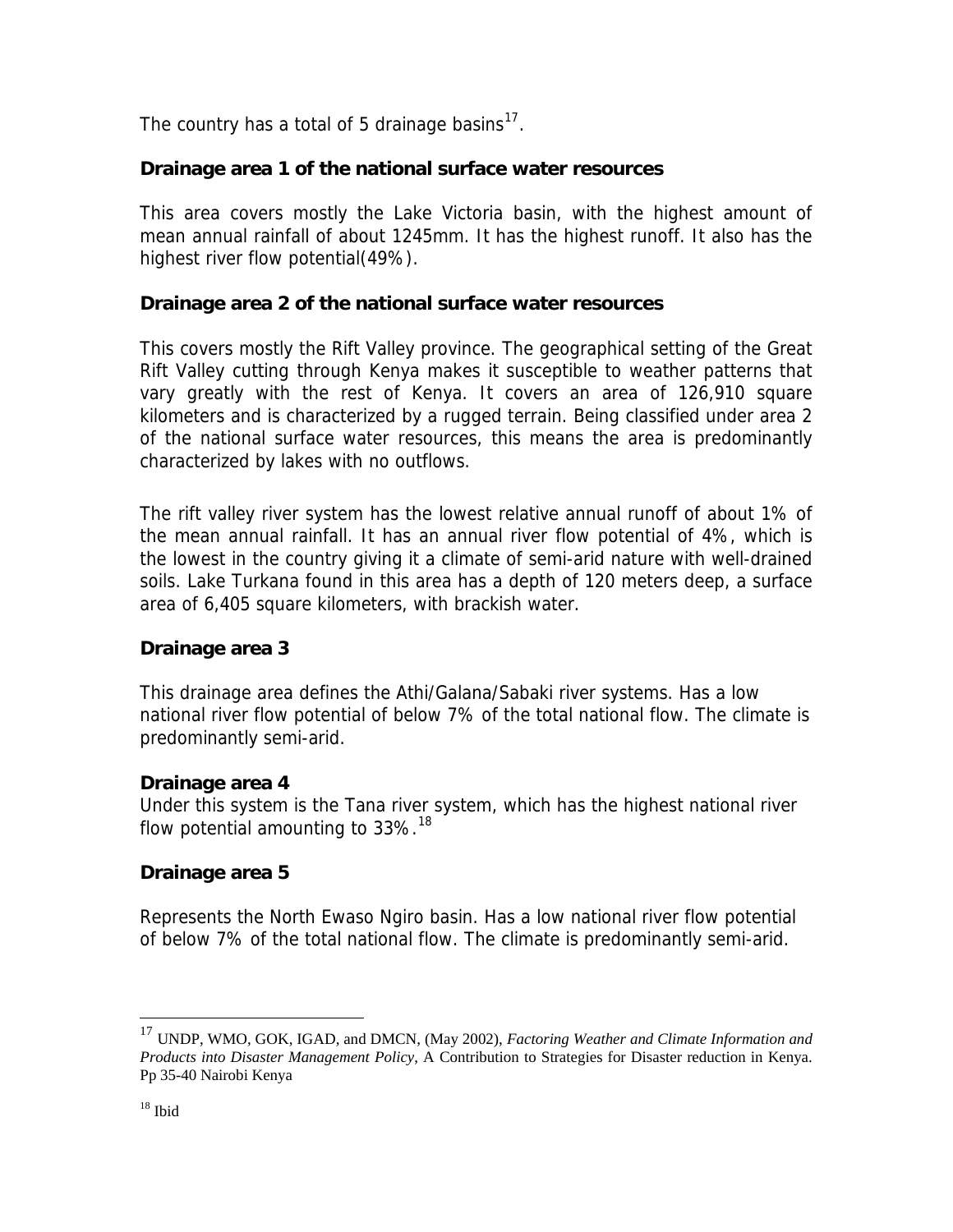#### **Vulnerability assessment for area 2, 3, and 5**

Generally dry most of the year causing severe drought. This area has a low national river flow potential of no more than 7% of the total national river flow and experiences severe dry weather conditions for the most part of the year making the area highly vulnerable to drought and therefore famine.

#### **Vulnerability assessment for area 1 and 4**

The two areas have the highest national river potential. Area 1 covering the lake Victoria basin is has the highest national river flow potential of 49% while area 2 covering the Tanariver system has the second highest national river flow potential of 33 %. This makes the areas highly vulnerable to floods.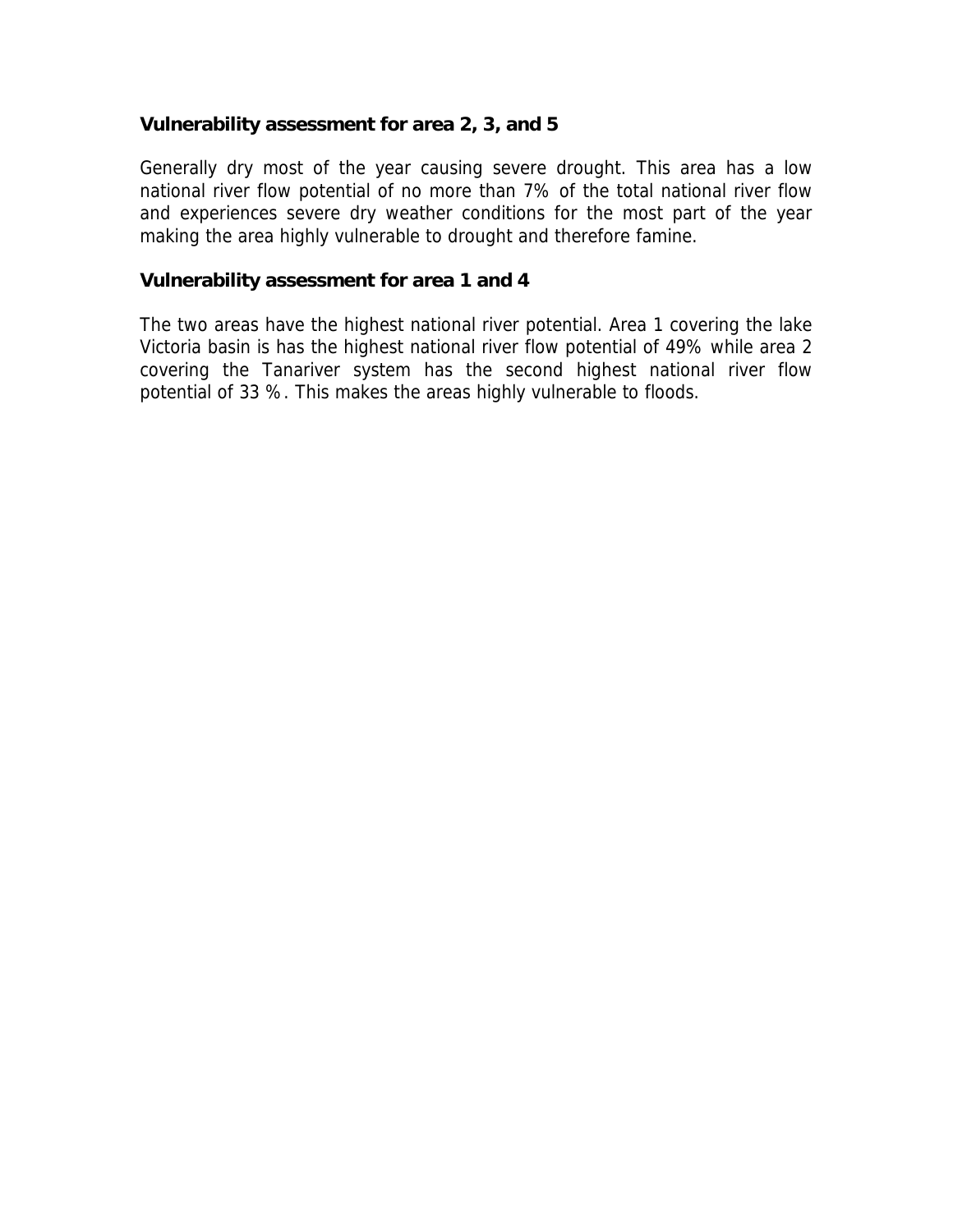#### **Table 9: Summary table of the hydrological characteristics of the main drainage basins in Kenya**

| <b>Drainage</b><br>basin                           | Area in $ $<br>km | <b>Mean</b><br>annual<br>rainfall<br>mm | <b>Mean</b><br>annual<br>runoff<br>mm | <b>National</b><br>river<br>flow<br>potentia | <b>Climate</b><br>and<br>soils                                                       |
|----------------------------------------------------|-------------------|-----------------------------------------|---------------------------------------|----------------------------------------------|--------------------------------------------------------------------------------------|
| Lake<br>Victoria<br>(area 1)                       | 49,210            | 1,245                                   | 149                                   | 49                                           | Humid<br>to<br>sub-<br>humid<br>poorly<br>drained soils                              |
| <b>Rift Valley</b><br>(area 2)                     | 126,910           | 535                                     | 6                                     | 4                                            | Arid to semi-arid<br>well drained soils                                              |
| Athi-river<br>(area 3)                             | 69,930            | 585                                     | 19                                    | $\overline{7}$                               | Semi-arid<br>well<br>drained soils                                                   |
| Tana River<br>$(\text{area } 4)$                   | 130,090           | 535                                     | 36                                    | 33                                           | Upper<br>semi-<br>humid<br>semi-arid<br>Lower:<br>to arid. Impeded<br>drainage soils |
| <b>Ewaso</b><br><b>Ngiro</b><br>$(\text{area } 5)$ | 204,610           | 255                                     | 4                                     | $\overline{7}$                               | Arid to semi-arid,<br>well drained soils                                             |

Source: *UNDP, WMO, GOK, IGAD, and DMCN, (May 2002), Factoring Weather and Climate Information and Products into Disaster Management Policy, A Contribution to Strategies for Disaster reduction in Kenya pp36. Nairobi, Kenya.* 

The department of water development is charged with the monitoring the quality and quantity of both surface and ground water throughout the country. It is also charged with maintaining an updated water quality database for all water resources in the country.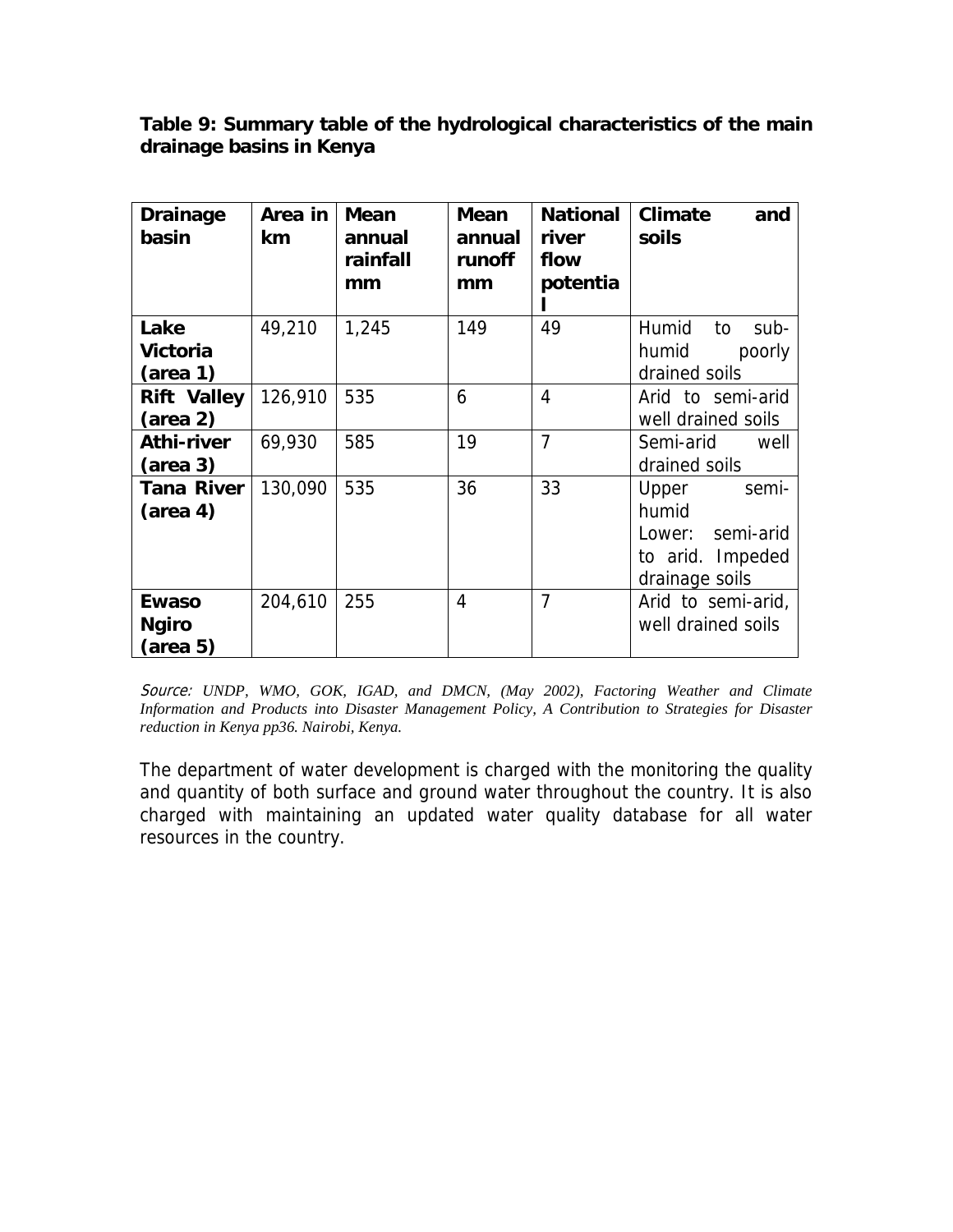**Schematic illustration of the progression of vulnerability to floods; [the bolded items represent the underlying causes of the impact/ Factors contributing to vulnerability of communities to floods.]** 

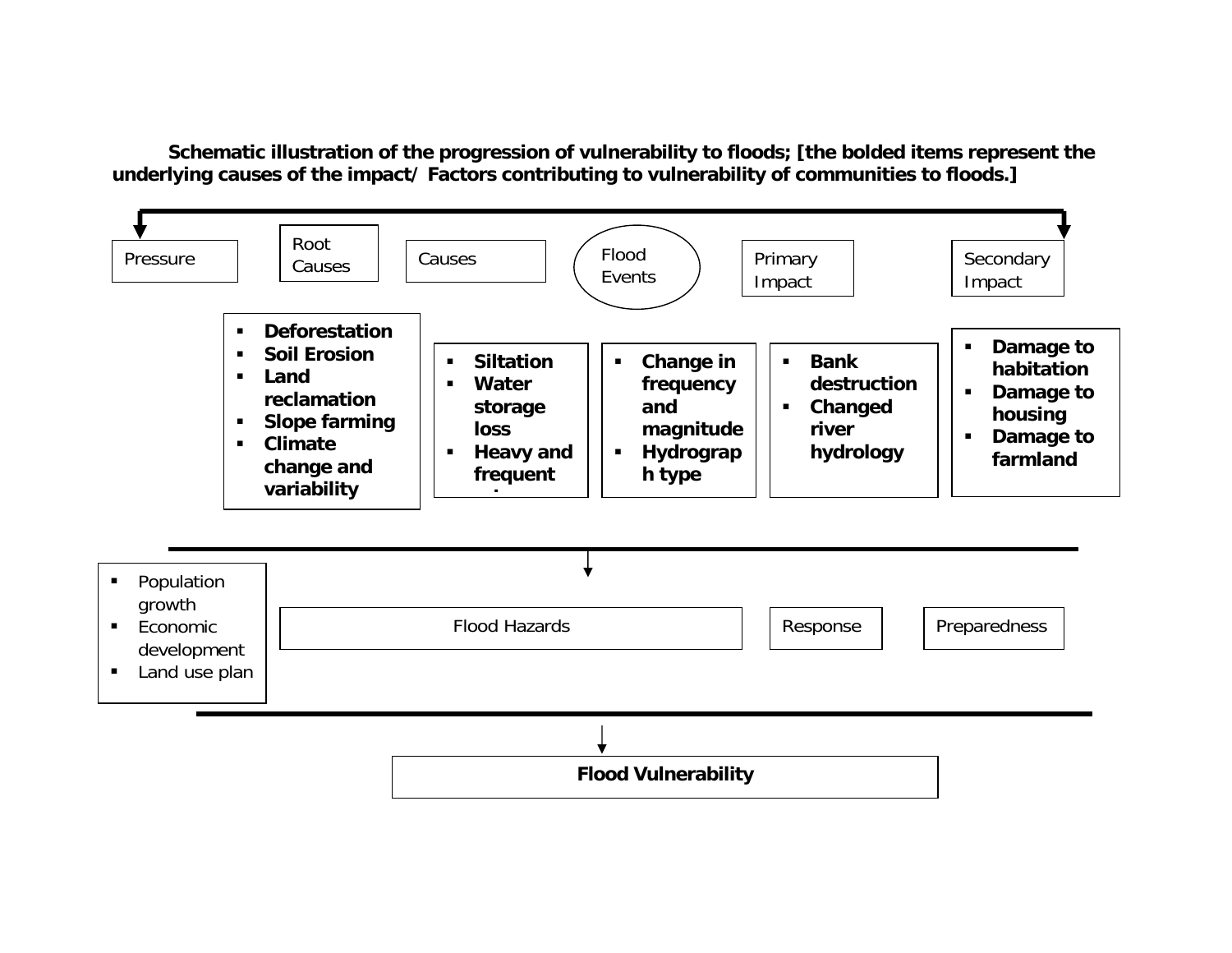# • **Effects of floods**

#### **1. Economic effects of floods on people, assets, livelihoods etc**

Floods cause a lot of losses in Kenya especially because they have become perennial and seem to weaken the communities' ability to cope each time they hit. This has been evident especially in parts of western province, Nyanza province and Tanariver area. Among the impacts are: -

- $\triangleright$  Loss of livelihoods including destruction of crops, death of farm animals, loss of fishing equipment, loss of other working equipment.
- $\triangleright$  Destruction of settlements and houses
- $\triangleright$  Destruction of infrastructure mainly roads, telecommunication lines, power lines etc
- $\triangleright$  Erosion of productive layers of the soil rendering the soil less productive.
- $\triangleright$  Loss of food reserves

# 2. Social impacts of floods in Kenya

- $\triangleright$  Death and injury of both people and animals
- $\triangleright$  Mental and physical stress (e.g. anxiety, depression, loss of security, domestic problems)
- ¾ Health –related problems (contamination of water resources, sewerage problems etc)
- $\triangleright$  Nutrition problems-lack of food as the floods destroy food reserves
- ¾ Increased diseases and epidemics especially water related ones like diarrhoea, dysentery, typhoid, and cholera due to contamination of water resources.
- $\triangleright$  Increased conflicts over water resources

# **3. Landslides**

Landslides are described as the downward movement of soil and rocks resulting from naturally occurring vibrations, changes in water content, removal of lateral support, loading with weight and weathering or human manipulation of water courses and the composition of the slope.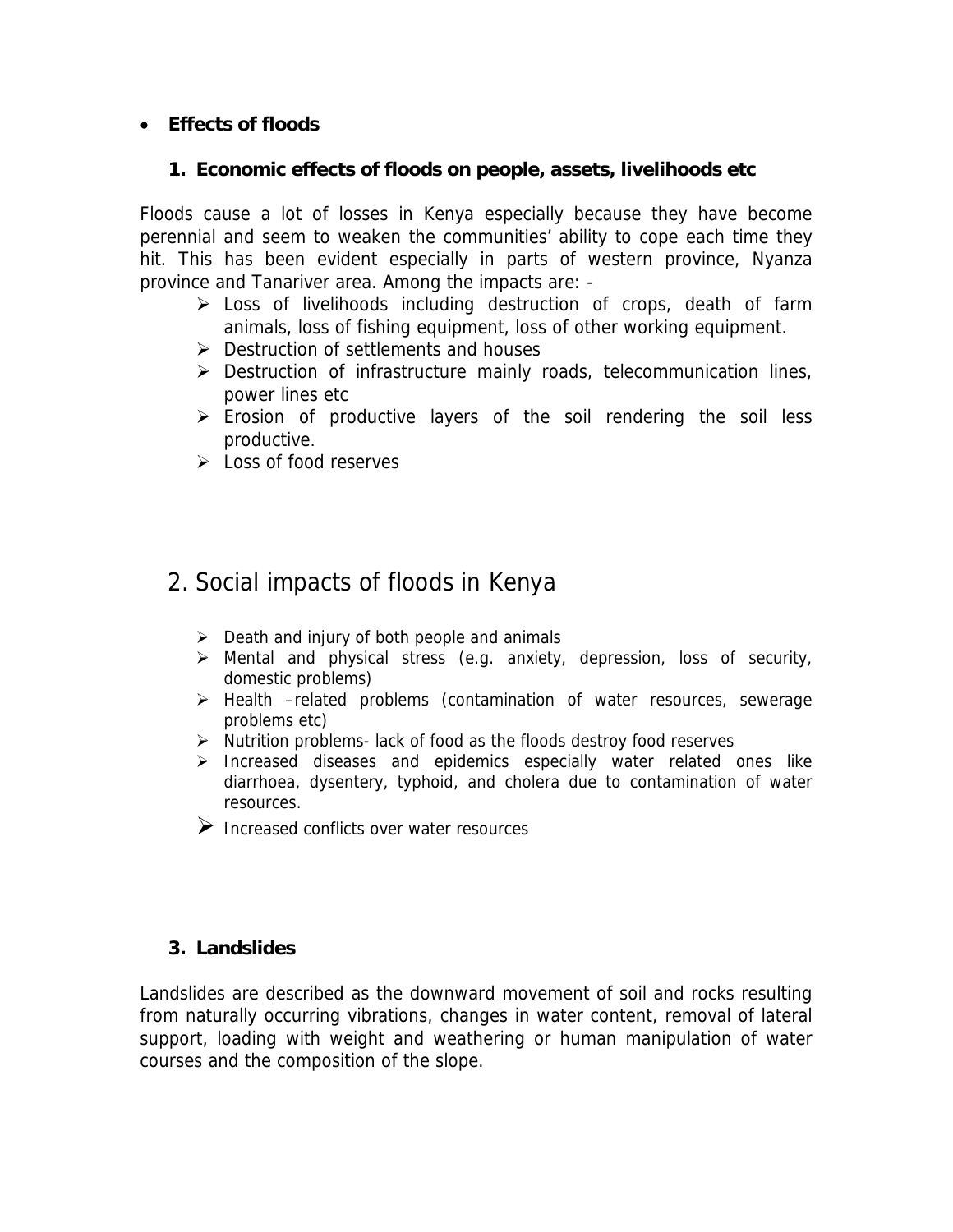<span id="page-37-0"></span>In Kenya landslides and mudslides occur mostly during the rainy season and are accelerated by flooding. Usually they affect parts of the country like western, Nyanza and north Rift Valley provinces, however the most vulnerable areas have been the following: - Murang'a district in central province, Kirinyaga, Nyeri, parts of Meru, which are areas around the mount Kenya region, Kisii and Mombasa Island. These are areas with annual rainfall of over 1200 mm and steep slopes.

Landslides are triggered by rapid saturation of the soil, which in turn reduces cohesion, surface tension and friction. The El Niño rains experienced between October 1997 to February 1998 have exacerbated the landslide hazards, thus calling for an urgent need to set up early warning systems in Kenya.

According to Bonventure Wendo, the director of the National Disaster Operations Centre, which is mandated by the Kenya government to coordinate all activities, related to disaster management, "Mudslides have become more common in Kenya because so many forests have been cleared to make way for farmland. People have cut trees to cultivate, and the soil gets loose." **[19](#page-37-0)**

# Location: Areas affected by landslides

Central province being mountainous and with permeable soils is affected seriously and experiences landslides during most rainy seasons. The districts affected include Muranga, Kiambu, Thika, Maragua, Nyeri, Kirinyaga, Nyandarua and areas around mount Kenya region.

| <b>Areas affected</b> | <b>Economic</b><br>activities              | Population<br>1999 | Population<br>2000 |
|-----------------------|--------------------------------------------|--------------------|--------------------|
| Murang'a              | Agriculture,<br>Horticulture,<br>Livestock | 348,000            | 354,000            |
| Kiambu                | Agriculture,<br>Horticulture,<br>Livestock | 743,000            | 801,000            |
| Thika                 | Agriculture,<br>Horticulture,<br>Livestock | 645,000            | 676,000            |
| Maragua               | Agriculture,                               | 388,000            | 405,000            |
| <b>Nyeri</b>          | Agriculture,                               | 660,000            | 692,000            |

Table 10: Areas affected by landslides in Kenya

 $\overline{a}$ 

<sup>&</sup>lt;sup>19</sup> Daily Nation (May 2002), Mudslides in Kenya.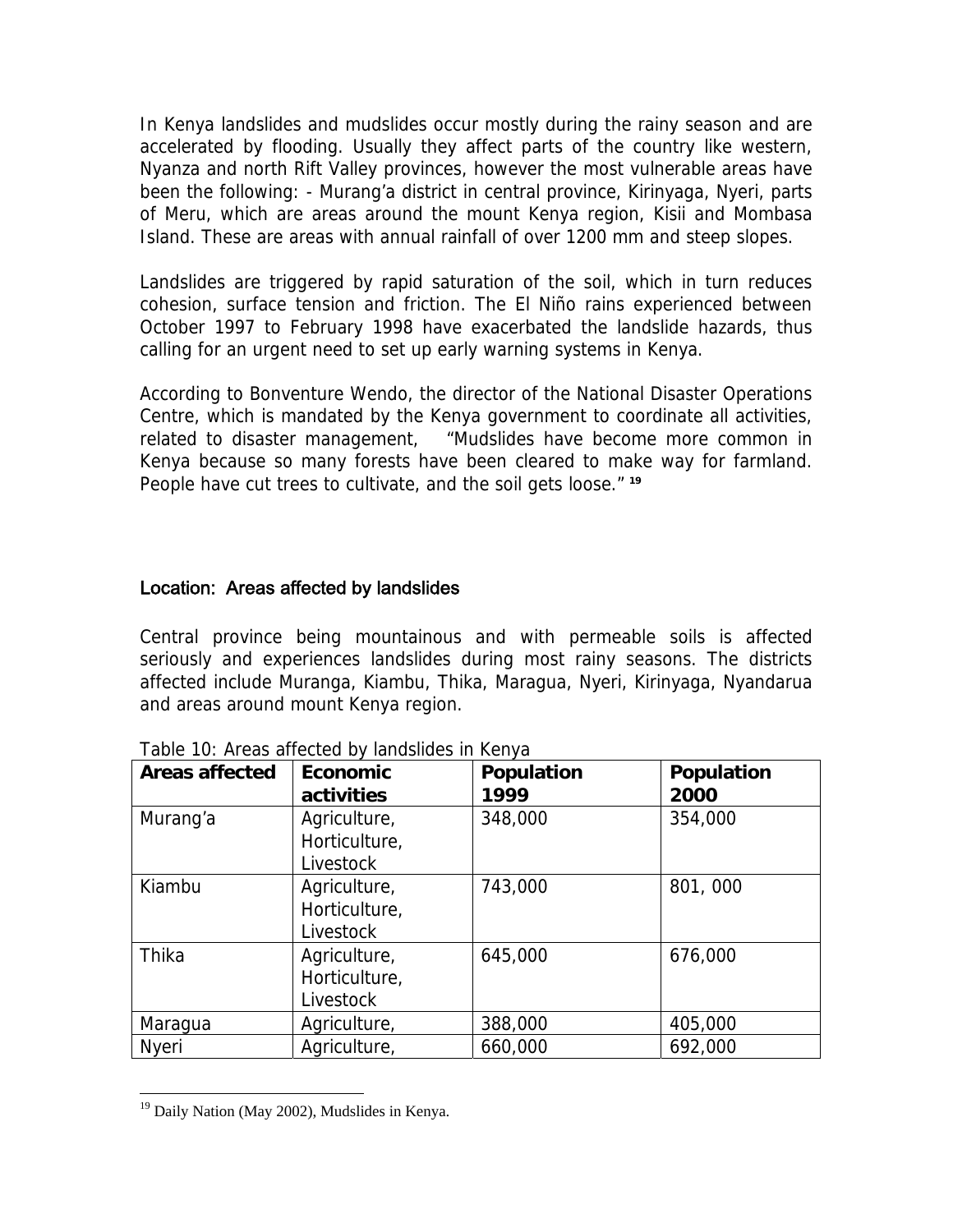|           | Cashcrop farming |         |         |
|-----------|------------------|---------|---------|
| Kirinyaga | Agriculture,     | 457,000 | 489,000 |
| Nyandarua | Agriculture,     | 480,000 | 537,000 |

Source UNFPA, ALRMP(2002), Areas affected by Landslides in Kenya

#### **Characteristics of landslides**

Landslides may be presented in many forms including: - Slides, falls, topples, lateral spreads and mud flows etc. They can also result as effects of heavy storms, earthquakes and volcanic activities.

#### **Factors contributing to vulnerability to landslides in central province and other landslide prone areas.**

In many parts of the mount Kenya region people have expanded their agricultural land to create room for their farm crops. This deforestation means that trees can no longer stop the earth from sliding down hillsides. When this happens many people are buried with the sliding mud. In Murang'a district there are reports of whole families being buried in the long rains of April and May in 2002 and 2003. In addition to the influence of topography, landslides are aggravated by human activities, such as deforestation, cultivation and construction, which destabilize the already fragile slopes. Among the factors that increase vulnerability are: -

- a. Population pressure and settlements built on steep slopes of the Aberdares and Mt. Kenya, softer soils and cliff tops which then succumb to gravity when the soil becomes too wet to hold together.
- b. Settlements built at the base of steep slopes, on mouths of streams from mountain valleys.
- c. Exploitation of the environment for economic reasons.
- d. Construction of roads, communication lines in mountain areas.
- e. Environmental degradation
- f. Buildings with weak foundations
- g. Buried pipelines and brittle pipes
- h. Lack of enforcement of the physical planning act allowing people to build in high-risk areas of the province.
- i. Ignorance resulting from lack of understanding of the hazard itself.

#### **Economic and social impacts of landslides in the regions affected**

Landslides in Kenya have been on the increase in the recent past. This has both social and economic impacts mainly loss of life, agricultural land and crops as well as destruction of infrastructure. Landslides tend to burry all that is their way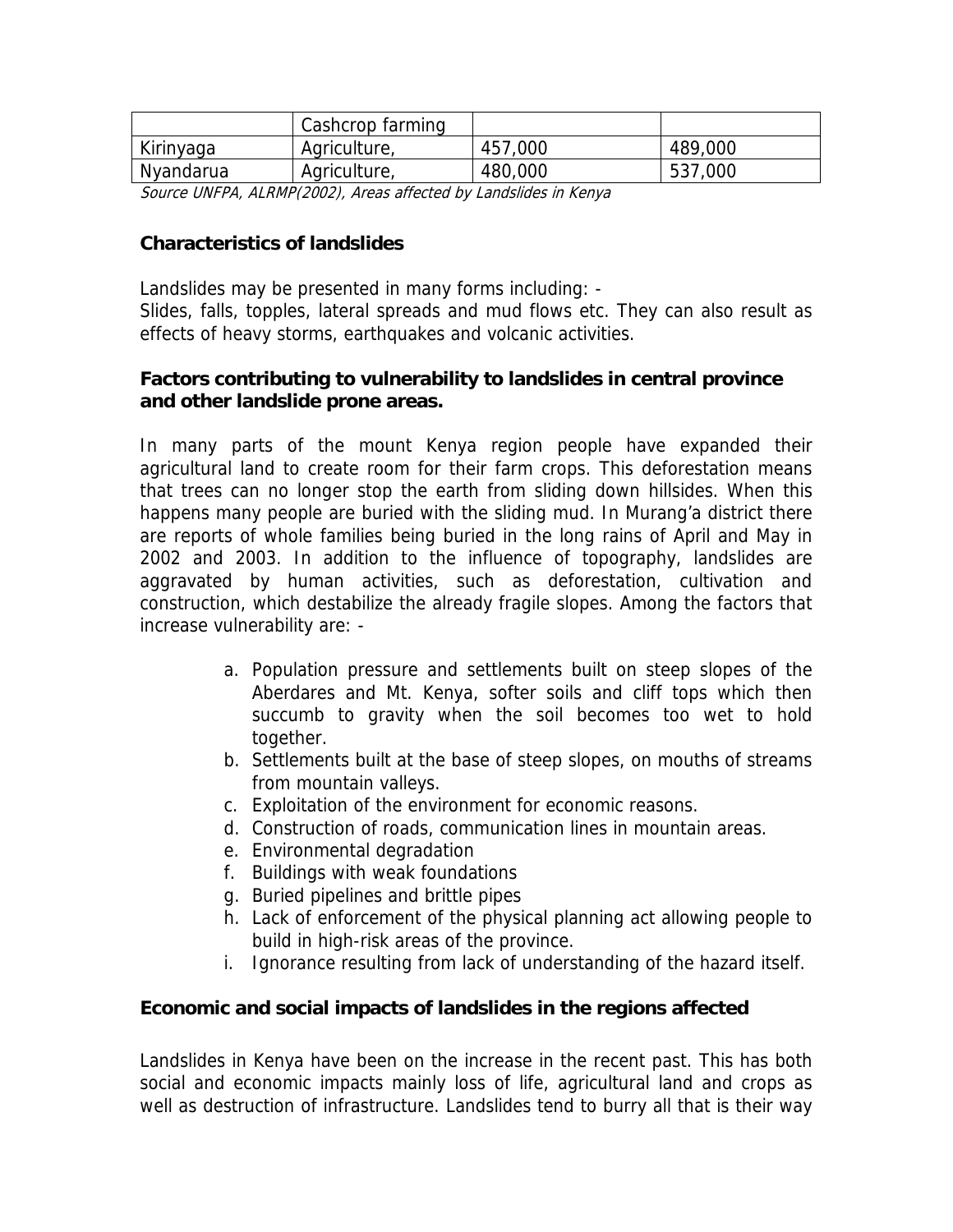resulting in destruction of life and property. They may burry or sink buildings, rubble and boulders moved to block roads, railways, and lines of communication or waterways. They may destroy all property along their way and render agricultural land unproductive.

The casualties of mudflows, massive boulders, rocks and all that can be moved by the landslides may be thousands of people and animals.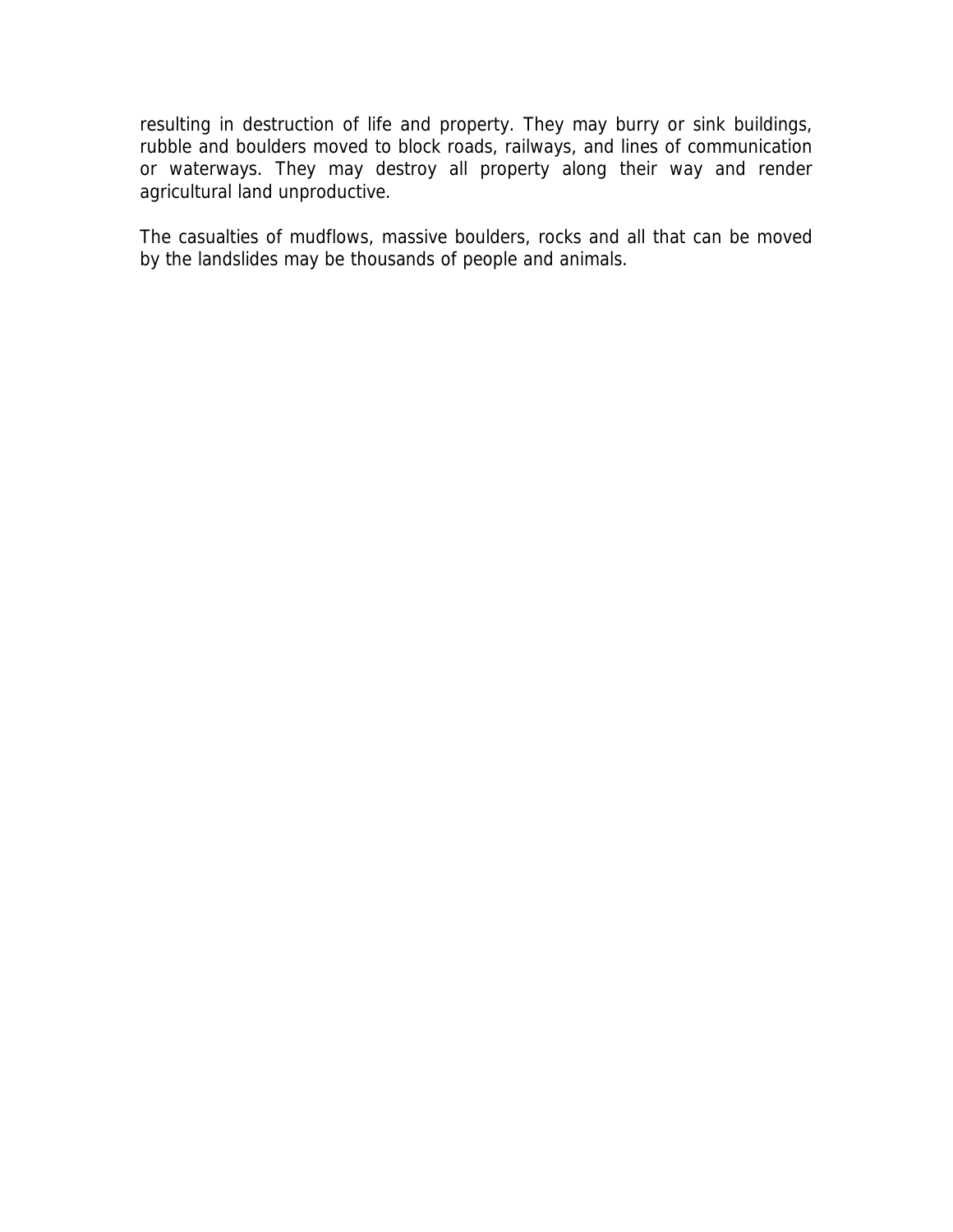# **BIBLIOGRAPHY**

ISDR (2002), Living with Risk, A Global Review of Disaster Reduction Initiatives, United Nations. Geneva, Switzerland.

ISDR (2003), Disaster Reduction in Africa, ISDR Informs Issue 2, UN /ISDR Africa UNEP HQ UN Complex Gigiri. Nairobi, Kenya.

Republic of Kenya (June 1998); National Poverty Eradication Plan, Post Technical Workshop Draft. Nairobi, Kenya.

Republic of Kenya (1981); Sessional Paper No. 4 of 1991 on National Food Policy. Nairobi, Kenya.

Republic of Kenya (1999); Sessional Paper No.1 of 1999 on the National Policy on Water Resources, Management and Development. Nairobi, Kenya.

Republic of Kenya (2003); *Economic Recovery Strategy for Wealth and* Employment creation (2003-2007). Nairobi, Kenya

Republic of Kenya (August 2004); National Policy on Disaster Management Revised Draft, Nairobi Kenya.

Republic of Kenya<sub>[Central Bureau of Statistics] (April 1996); Kenya Population</sub> Census 1989, Analytical Report Vol. III; POPULATION DYNAMICS OF KENYA, Nairobi, Kenya.

Republic of Kenya<sub>[Central Bureau of Statistics] (April 1996); Kenya Population</sub> Census 1989, Analytical Report Vol. III; POPULATION PROJECTIONS, Nairobi, Kenya.

UNDP (2003); Human Development Report 2003 [World], "Millenium Development Goals A Compact Among Nations to End Human Poverty". New York, USA.

UNDP (2003); Third Kenya Human Development Report 2003, "Participatory Governance for Human Development", Nairobi, Kenya.

UNDP, WMO, GOK, IGAD, and DMCN, (May 2002), Factoring Weather and Climate Information and Products into Disaster Management Policy, A Contribution to Strategies for Disaster reduction in Kenya. Nairobi Kenya.